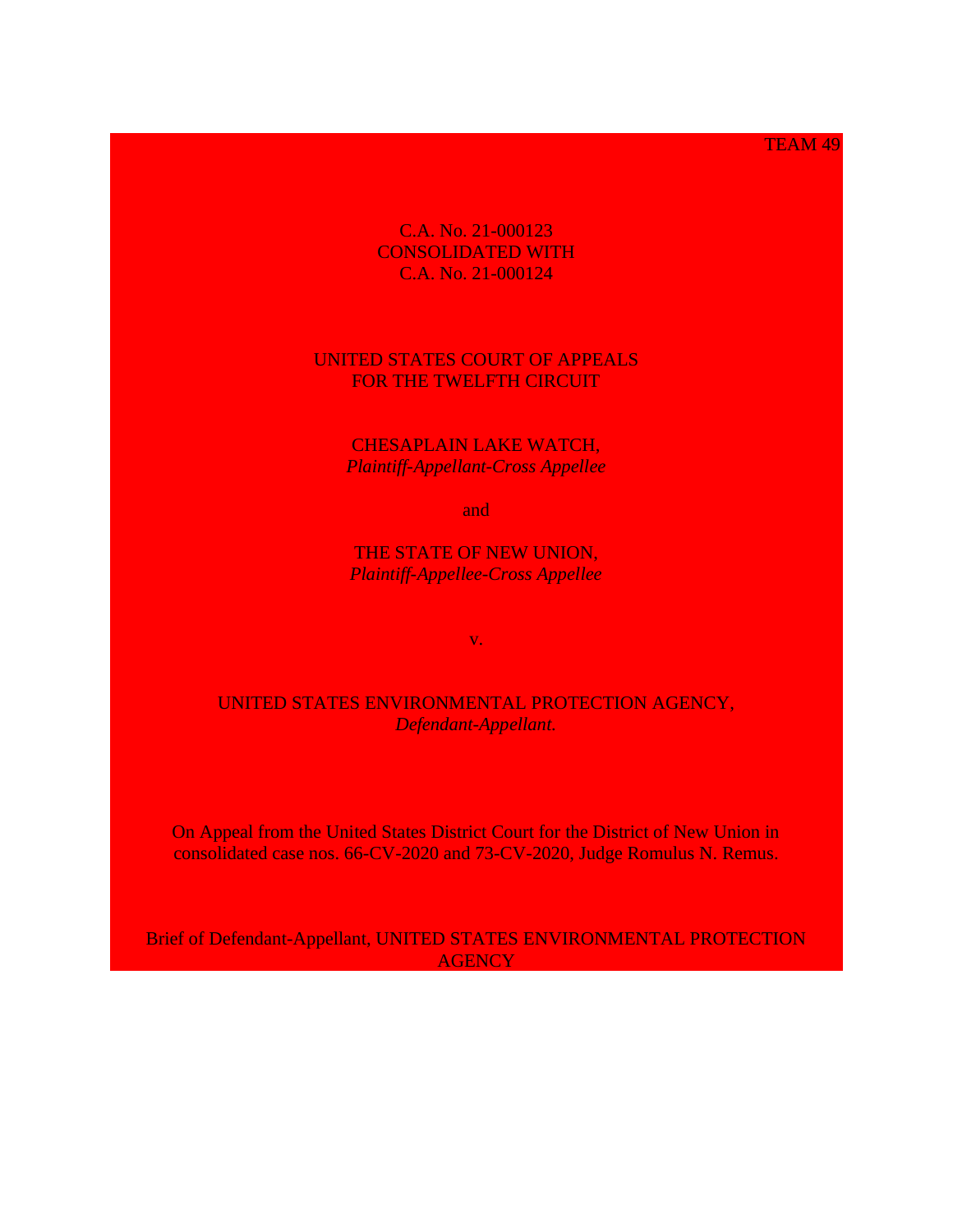|    | C. Water Quality Standards (WQS) is a list of designated uses for each body of water          |
|----|-----------------------------------------------------------------------------------------------|
|    |                                                                                               |
|    | D. Here, a TMDL is a calculation of the maximum amount of phosphorus allowed to               |
|    | enter Lake Chesaplain in order for that body of water to meet WQS. 11                         |
|    | E. Since 1972, it has always been within the EPA's authority to review and approve or         |
|    |                                                                                               |
|    | F. NPDES (National Pollutant Discharge Elimination System) permits are the                    |
|    | principal means for implementing technology-based requirements and WQ12                       |
|    |                                                                                               |
|    |                                                                                               |
|    |                                                                                               |
|    |                                                                                               |
| I. | The EPA's determination to reject the New Union Chesaplain Watershed                          |
|    | phosphorus TMDL and adopt its own TMDL and implementation plan for the Lake                   |
|    |                                                                                               |
|    | The EPA's determination is not ripe for judicial review because there has been no<br>$\bf{A}$ |
|    |                                                                                               |
|    | B) The EPA's determination is not ripe for judicial review because CLW and New                |
|    | Union have not exhausted all administrative remedies prior to bringing suit19                 |

## **TABLE OF CONTENTS**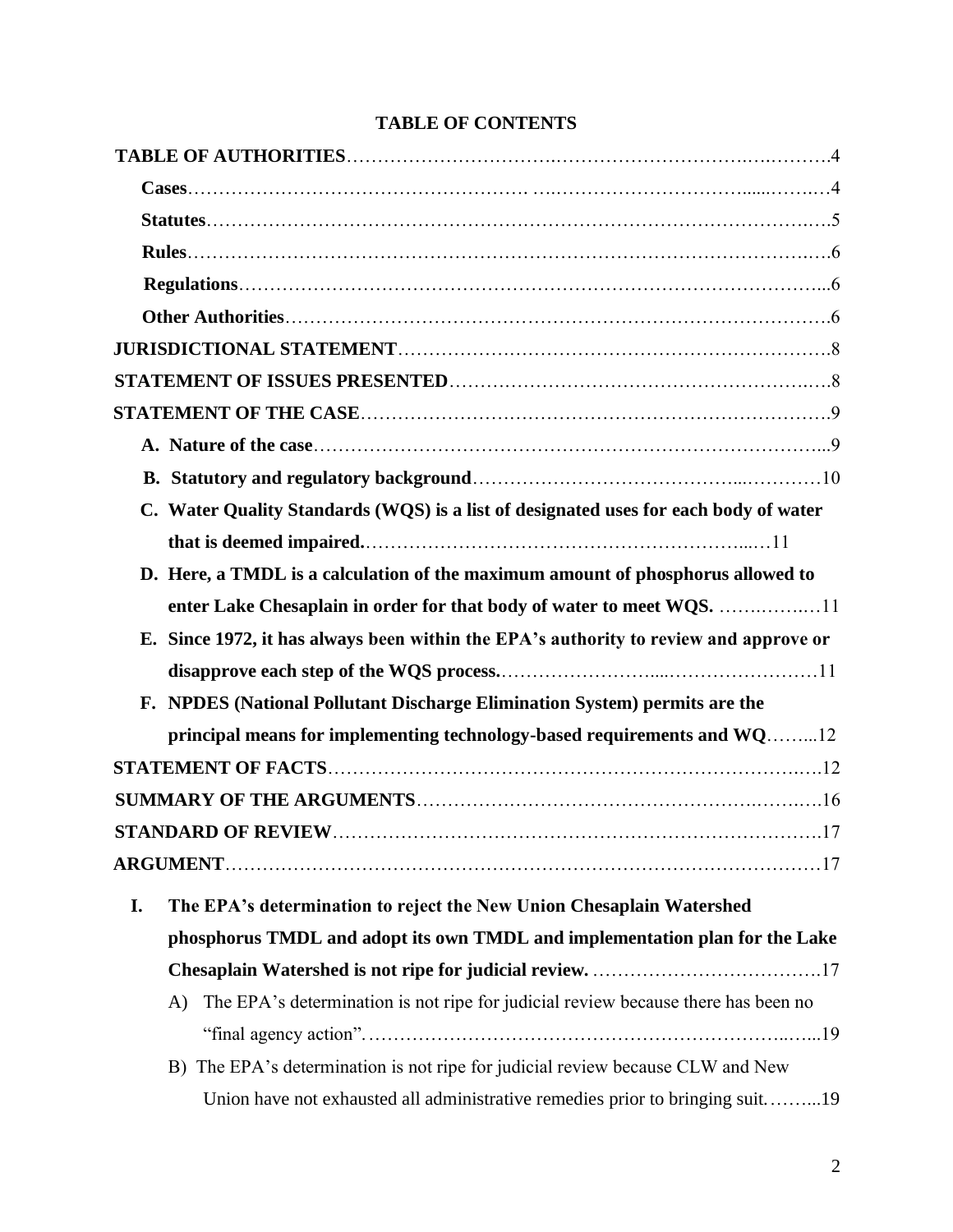| П. | The EPA's determination to reject the New Union Chesaplain Watershed                       |
|----|--------------------------------------------------------------------------------------------|
|    | phosphorus TMDL on the grounds that the TMDL failed to include wasteload                   |
|    | allocations and load allocations is contrary to law, is an incorrect interpretation of     |
|    |                                                                                            |
|    | A) The decision that EPA's mandate fails the first prong of the Chevron test is incorrect, |
|    | defies precedent, and will strip the EPA of its ability to create a TMDL20                 |
|    | B) The statutory text of the Clean Water Act supports including levels of pollutant load   |
|    |                                                                                            |
|    | III. The EPA's adoption of a TMDL for the Lake Chesaplain Watershed consisting of          |
|    | an annual pollution loading reduction to be phased in over five years does not             |
|    |                                                                                            |
|    | IV. The EPA's adoption of a credit for anticipated BMP pollution reductions to reduce      |
|    | the stringency of wasteload allocations for point sources for implementation of the        |
|    | Lake Chesaplain TMDL was not arbitrary and capricious or an abuse of discretion            |
|    |                                                                                            |
|    |                                                                                            |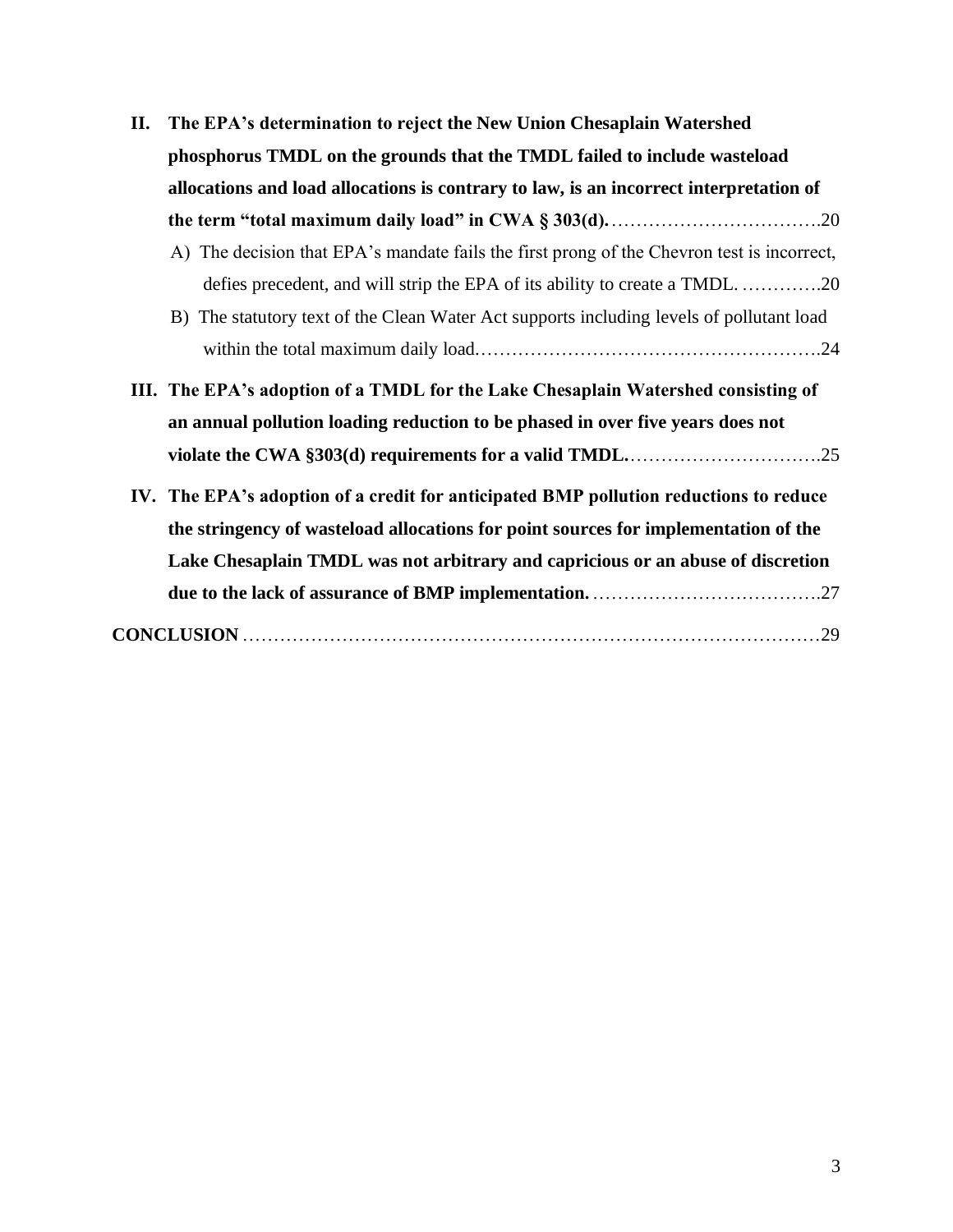## **TABLE OF AUTHORITIES**

## **Cases**

| Abbott Laboratories v. Gardner                                         |
|------------------------------------------------------------------------|
| American Farm Bureau Federation v. U.S. EPA                            |
| Bethlehem Steel Corp. v. Train                                         |
| Bennett v. Spear                                                       |
| Bravos v. Green                                                        |
| Chevron, U.S.A, Inc. v. NRDC Inc.                                      |
| Citizens to Preserve Overton Park, Inc. v. Volpe                       |
| Friends of the Earth, Inc. v. Laidlaw Env't Servs., Inc.               |
| Friends of the Earth v. EPA                                            |
| Friends of the Santa Clara River v. United States Army Corps of Eng'rs |
| Hodel v. Virginia Surface Mining & Reclamation Ass'n Inc.              |
| Kirk v. Readers Digest Ass'n                                           |
| Nat'l Cable & Telecomms. Ass'n v. Brand X Internet Servs.              |
| Nat'l Pork Producers Council v. EPA                                    |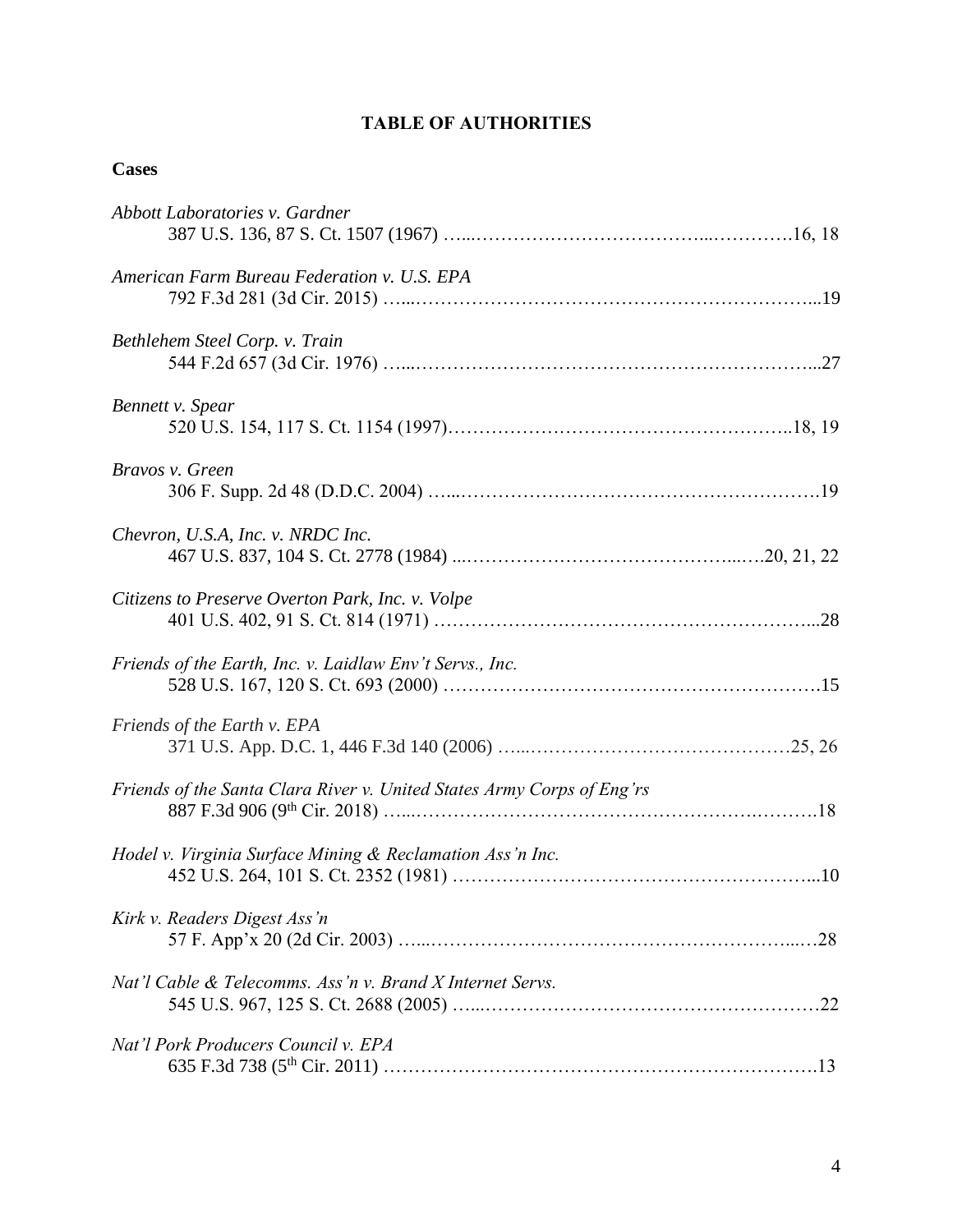# **Statutes**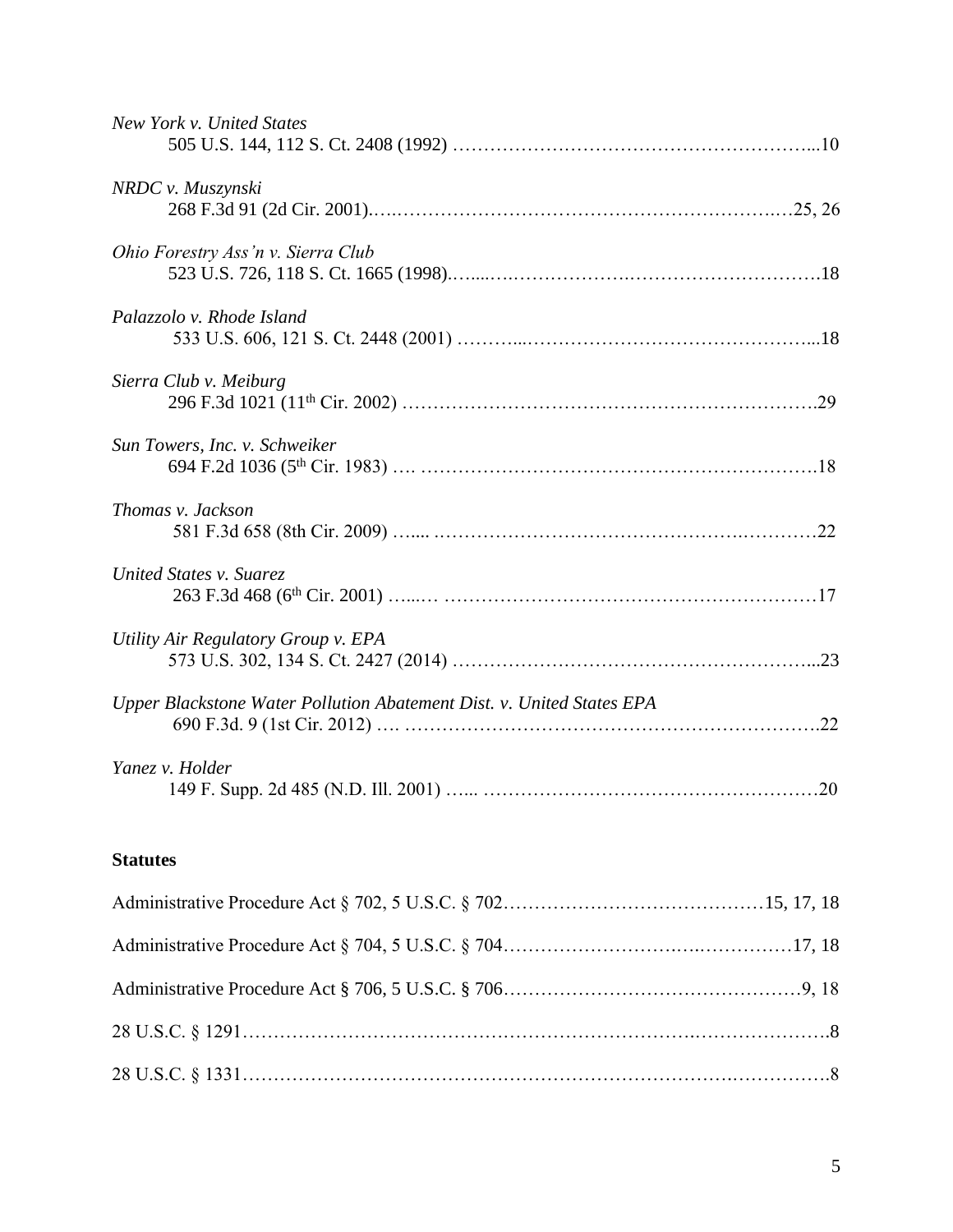# **Rules**

|--|

# **Regulations**

# **Other Authorities**

|  |  | EPA, Guidance for Water Quality Based Decisions: The TMDL Process (1991) 28 |  |
|--|--|-----------------------------------------------------------------------------|--|
|  |  |                                                                             |  |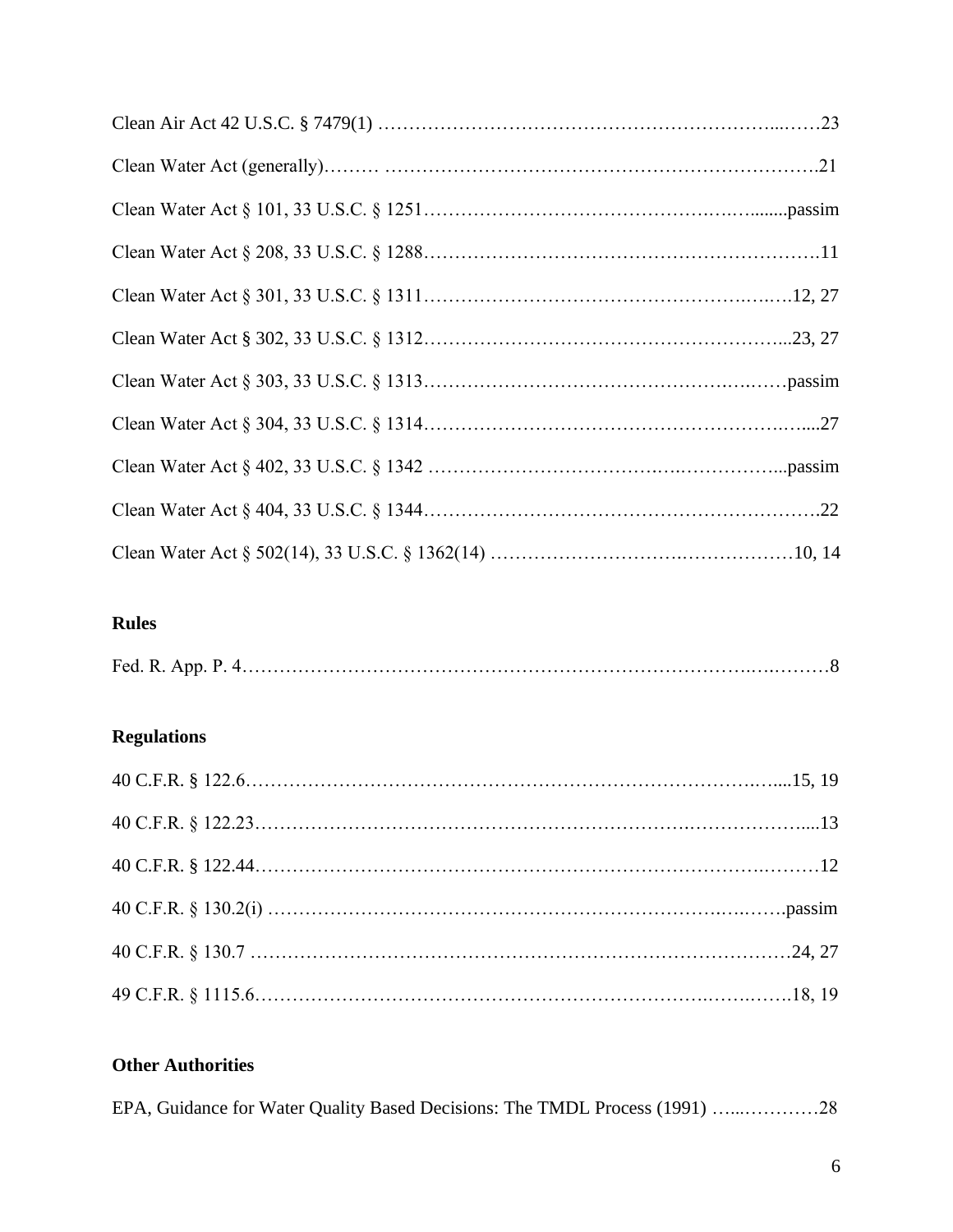| EPA, National Pollutant Discharge Elimination System (2021).                                                                                                                      |
|-----------------------------------------------------------------------------------------------------------------------------------------------------------------------------------|
| Final Rule, Water Quality Planning and Management, 50 Fed. Reg. 1774 (Jan. 11, 1985) 16                                                                                           |
| Jeffrey G. Miller, Plain Meaning, Precedent, and Metaphysics: Interpreting the "Addition"                                                                                         |
| Memorandum from Benjamin H. Grumbles, assistant administrator, EPA, to region directors,<br>Establishing TMDL "Daily" Loads in Light of the Decision by the U.S. Court of Appeals |
| Septic Systems Overview, EPA, (last visited Aug. 10, 2021).                                                                                                                       |
| <i>The Clean Water Act Handbook</i> (Mark Ryan ed., American Bar Association 4 <sup>th</sup> ed. 2018) 23                                                                         |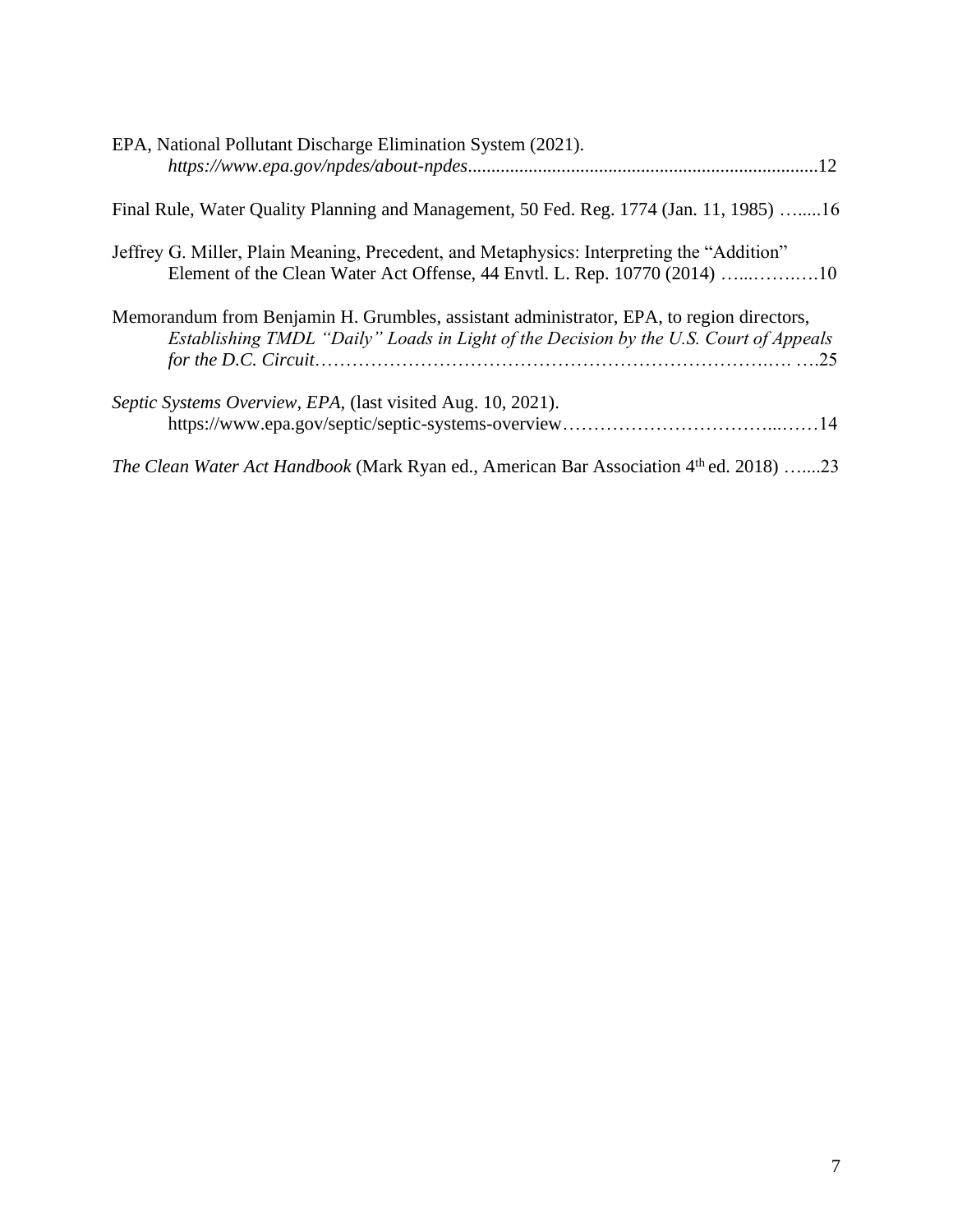### **JURISDICTIONAL STATEMENT**

The United States Environmental Protection Agency (EPA) appeals from an Opinion and Order granting partial summary judgement for plaintiff Chesaplain Lake Watch (CLW) and intervenor The State of New Union, entered August 15, 2021, by the honorable Judge Remus in the United States District Court for the District of New Union in consolidated case nos. 66-CV-2020 and 73-CV-2020.

The District Court had jurisdiction pursuant to 28 U.S.C. § 1331 and appellants filed a timely notice of appeal according to Fed. R. App. P. 4. This Court has jurisdiction to review the decision of the United States District Court pursuant to 28 U.S.C. § 1291, which states that United States Courts of Appeals "shall have jurisdiction of appeals from all final decisions of the district courts of the United States."

### **STATEMENT OF ISSUES PRESENTED**

- I. Whether EPA's determination to reject the New Union Chesaplain Watershed phosphorus TMDL and adopt its own TMDL and implementation plan for the Lake Chesaplain Watershed is ripe for judicial review.
- II. Whether EPA's determination to reject the New Union Chesaplain Watershed phosphorus TMDL on the grounds that the TMDL failed to include wasteload allocations and load allocations is contrary to law, based on an incorrect interpretation of the term "total maximum daily load" in CWA  $\S 303(d)$ .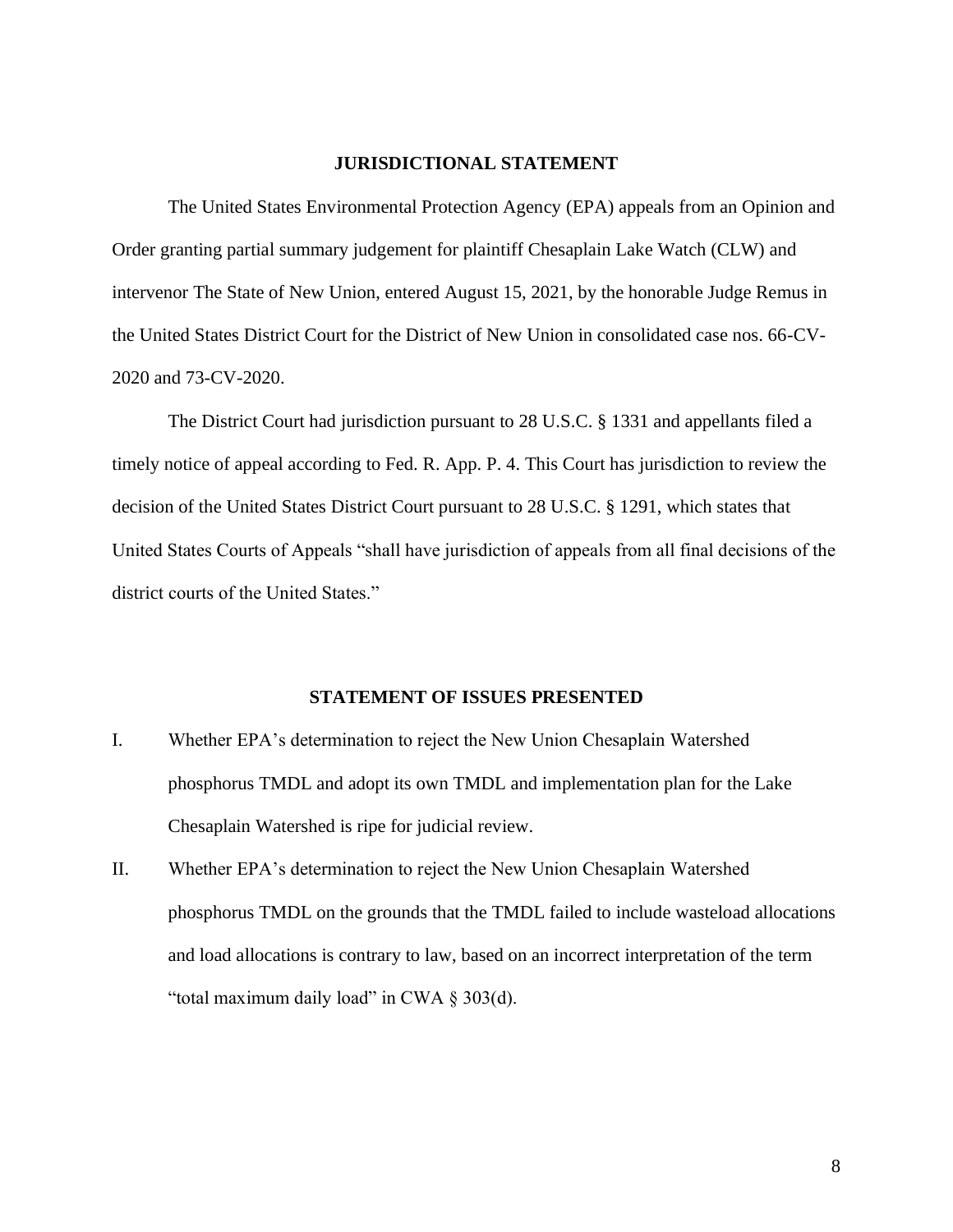- III. Whether EPA's adoption of a TMDL for the Lake Chesaplain Watershed consisting of an annual pollution loading reduction to be phased in over five years violates CWA § 303(d) requirements for a valid TMDL.
- IV. Whether EPA's adoption of a credit for anticipated BMP pollution reduction was arbitrary and capricious or an abuse of discretion due to the lack of assurance of BMP implementation.

#### **STATEMENT OF THE CASE**

**A. Nature of the case.** The consolidated actions before the Court concern the declining water quality in Lake Chesaplain, and the regulatory response measures taken by the State of New Union (NU) and The United States Environmental Protection Agency (EPA) (R. at 4). The plaintiffs are the State of New Union and an environmental organization called Chesaplain Lake Watch (CLW) (R. at 4). Together, they bring consolidated actions regarding the EPA's determination to disapprove NU's proposed Total Maximum Daily Load (TMDL) for phosphorous loadings (pollution) in the Lake Chesaplain watershed and then propose a different TMDL under the Clean Water Act (CWA) § 303(d), 33 U.S.C. § 1313(d) (R. at 5).

In their initial Complaint, NU sought "a declaration that the EPA's rejection of its proposed TMDL, and the regulations governing TMDL submissions EPA based this rejection on, are invalid." (R.at 5). CLW, in their initial complaint sought a "declaration that the substantive provisions of the EPA Lake Chesaplain phosphorous TMDL are insufficiently protective and subject to being vacated under the APA as contrary to law, arbitrary and capricious" under the Administrative Procedures Act (APA) 5 U.S.C. § 706, "and unsupported by the record." (R. at 5). The District Court denied the EPA's motion for summary judgment in part, granted CLW's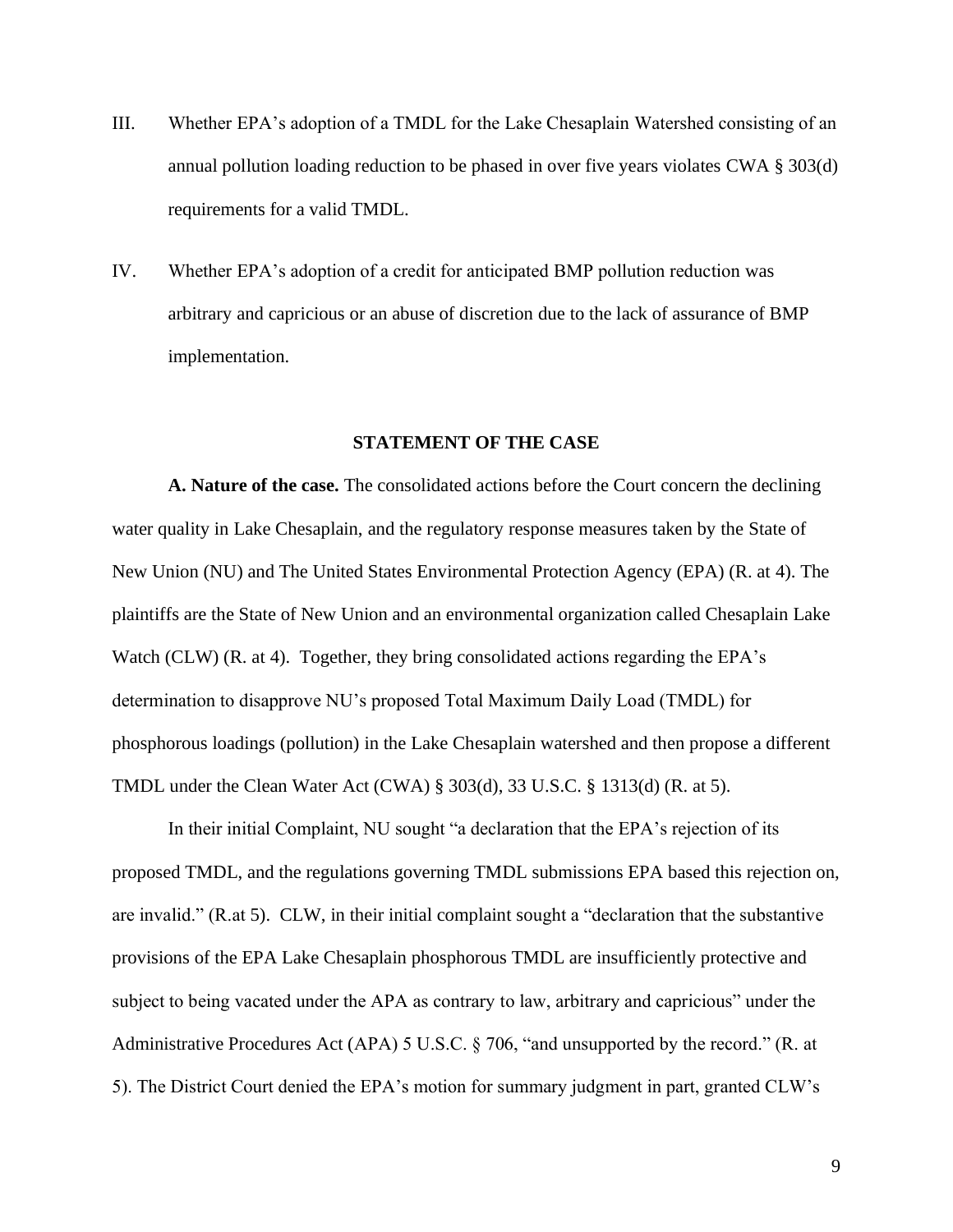motion for summary judgment in part and granted NU's motion for summary judgment vacating the EPA's determination to reject NU's proposed TMDL and substitute its own (R. at 5).

**B. Statutory and regulatory background.** The Clean Water Act (CWA) is a regulatory framework created in efforts to "restore and maintain the chemical, physical and biological integrity of the Nation's waters." 33 U.S.C. 1251(a). The CWA relies on two strategic pillars to control water pollution: water quality standards (WQS) and technology-based regulations. *Id.*  CWA has built a system of permitting and regulation for point source discharges of pollutants (R. at 5). Point sources are artificial constructs with statutory definition. *Jeffrey G. Miller, Plain Meaning, Precedent, and Metaphysics: Interpreting the "Addition" Element of the Clean Water Act Offense,* 44 Envtl. L. Rep. 10770 (2014) at 195. CWA defines a "point source" as any "discernable, confined and discrete conveyance . . . from which pollutants are or may be discharged." CWA § 502(14). This definition includes any concentrated animal feeding operations (CAFOs) that allows discharge into listed waters, but excludes agricultural discharges, return flows caused by agricultural irrigation, natural occurrences and other unchanneled sources. Miller at 195. Such excluded sources are called 'nonpoint sources' and are not subject to regulations under the CWA permitting system. (R. at 5).

The EPA and NU, as well as all other states work to navigate the CWA through "cooperative federalism." *New York v. United States, 505 U.S.* 144 (1992); *Hodel v. Virginia Surface Mining & Reclamation Ass'n, Inc.,* 452 U.S. 264 (1981). In theory, this approach allows for maximum efficiency by having the federal EPA set national standards, then allowing the States the latitude to contemplate whether the federal standards will be effective in improving the water quality, and then determine how to implement it through their own regulatory systems (R. at 5). "States are expected to administer both the permitting aspects of the CWA, *see* CWA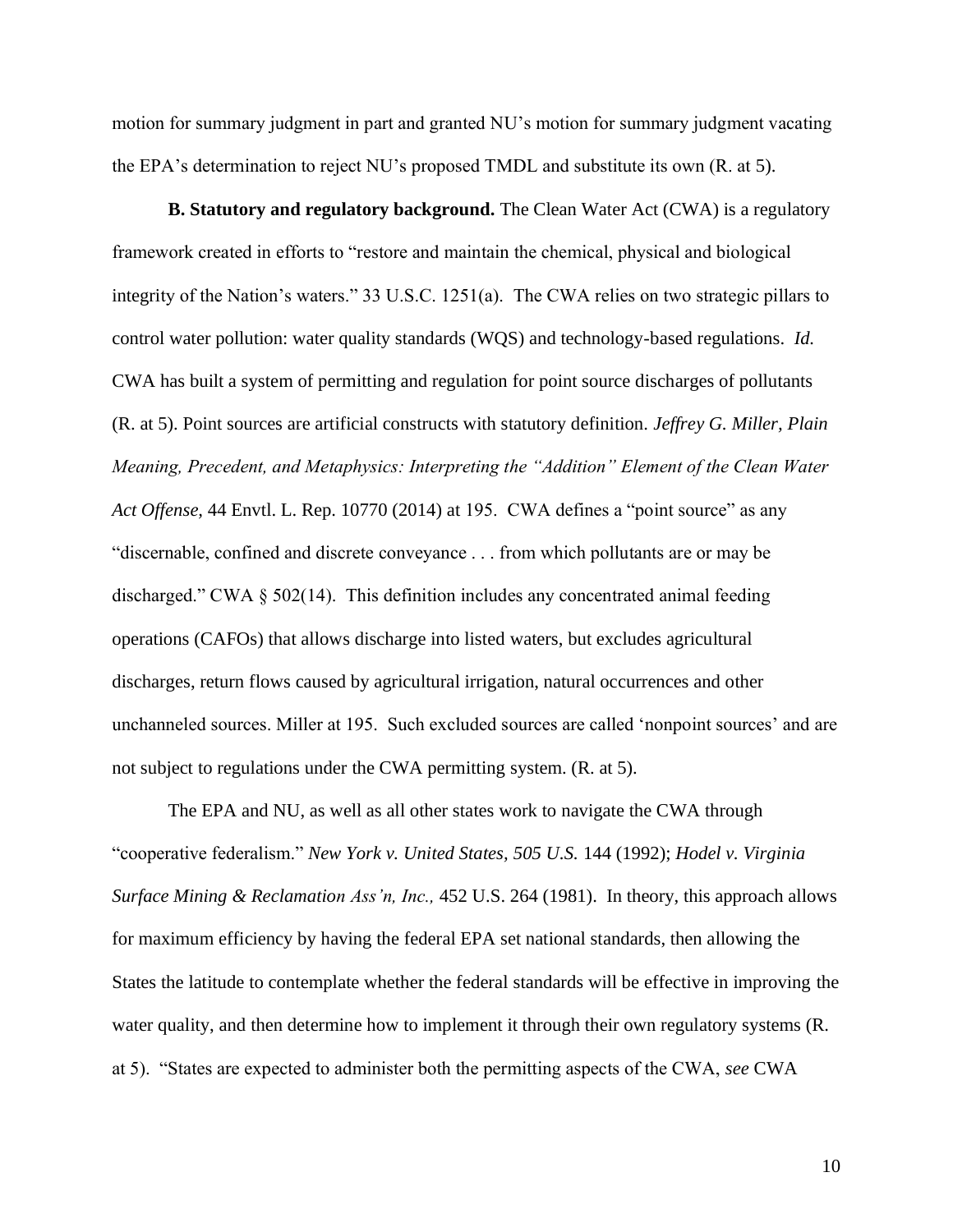§402(b), 33 U.S.C § 1342(b), and the water quality improvement aspects of the CWA. *See* CWA §§ 208, 303; 33 U.S.C. §§ 1288, 1313; R. at 5. When a state fails to take on these responsibilities, those aspects fall under the administration of the EPA (R. at 5).

**C. Water Quality Standards (WQS) is a list of designated uses for each body of water that is deemed impaired.** 33 U.S.C. § 1313(c)(2)(A). After a state establishes WQS for all impaired water bodies, it must then perform an assessment of each body of water's ability to meet the WQS following implementation of the technology-based point source controls under the CWA. R. at 6; *See* CWA § 303(d), 33 U.S.C. § 1313(d). Once a water is placed on the CWA § 303(d) Impaired Waters list, the state is directed to "develop, and submit to [the] EPA, a TMDL for the offending pollutants for that water body 'at a level necessary to implement the applicable WQS with seasonal variations and a margin of safety which takes into account any lack of knowledge concerning the relationship between effluent limitations and water quality.'" R. at 6; CWA § 303(d)(1)(C), 33 U.S.C. § 1313(d)(1)(C).

**D. Here, a TMDL is a calculation of the maximum amount of phosphorous allowed to enter Lake Chesaplain in order for that body of water to meet WQS.** 40 C.F.R. § 130.2(i). This means the state must also allocate the loading limits among the point sources, while considering the impact of nonpoint and natural sources (R. at 6). States may take credit for reductions in nonpoint sources through implementation of Best Management Practices (BMPs) or other incentivized controls; the TMDL process allows for nonpoint source control tradeoffs. 40 C.F.R. § 130.2(i).

**E. Since 1972, it has always been within the EPA's authority to review and approve or disapprove each step of the WQS process.** This includes the designation of uses for impaired waters, establishing water quality criteria, and establishing TMDLs. R. at 6; *See* 33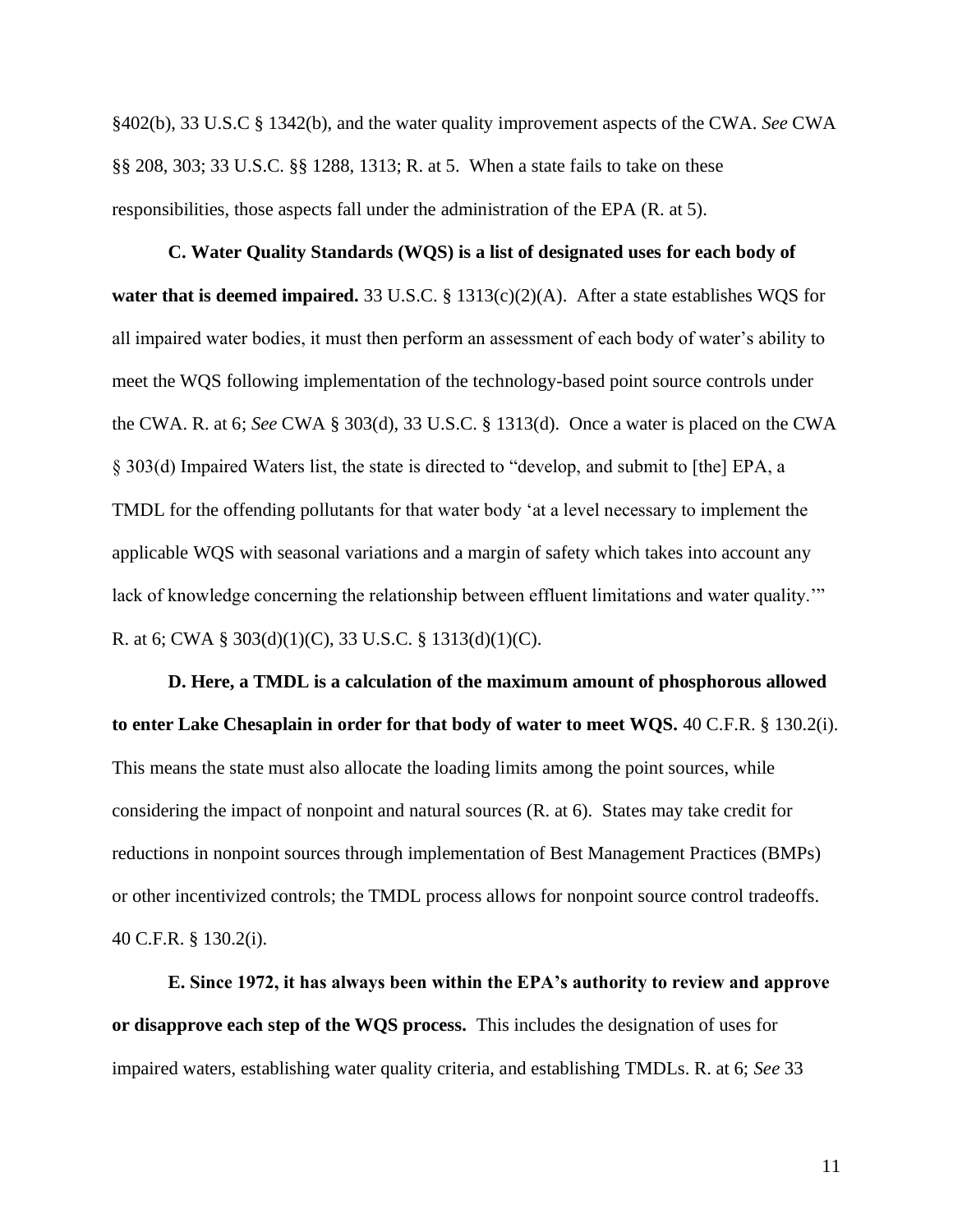U.S.C. § 1313(c)(3), (d)(2). If the state fails to establish TMDLs in accordance with the CWA, the EPA is directed to do so on their behalf to the extent which they have not. *Id.*

**F. NPDES (National Pollutant Discharge Elimination System) permits are the principal means for implementing technology-based requirements and WQS.** 33 U.S.C. 1342(a)(1), 1311(b)(1)(C); 40 C.F.R. 122.44(a), (d)(1). "Under the CWA, EPA authorizes the NPDES permit program to state, tribal, and territorial governments, enabling them to perform many of the permitting, administrative, and enforcement aspects of the NPDES program." [*https://www.epa.gov/npdes/about-npdes*]. EPA retains mere backstop authority. The Division of Fisheries and Environmental Control (DOFEC) is the state of New Union's designated agency in charge of achieving WQS, submitting a TMDL for Lake Chesaplain and overseeing the NPDES permit system (R. at 8).

#### **STATEMENT OF FACTS**

Up until the 1990's, Lake Chesaplain enjoyed 275 miles of clear waters. The lake was home to several lakefront vacation communities, and attracted boaters, anglers, and lovers of outdoor recreation. Lake Chesaplain is located entirely in New Union (R. at 7). Throughout that decade four major changes took place, all of them located within the Union River watershed. The first was the construction of "ten large-scale hog production facilities, also known as concentrated animal feeding operations (CAFOs). The second was the construction of a largescale slaughterhouse capable of producing upwards of fifty million pounds of pork per year in Chesaplain Mills. The third was a home development boom on the Lake Chesaplain shoreline which was largely serviced by septic systems not subject to CWA permits. To add further concern for WQS, Chesaplain Mills has a publicly owned sewage treatment plant (STP) that is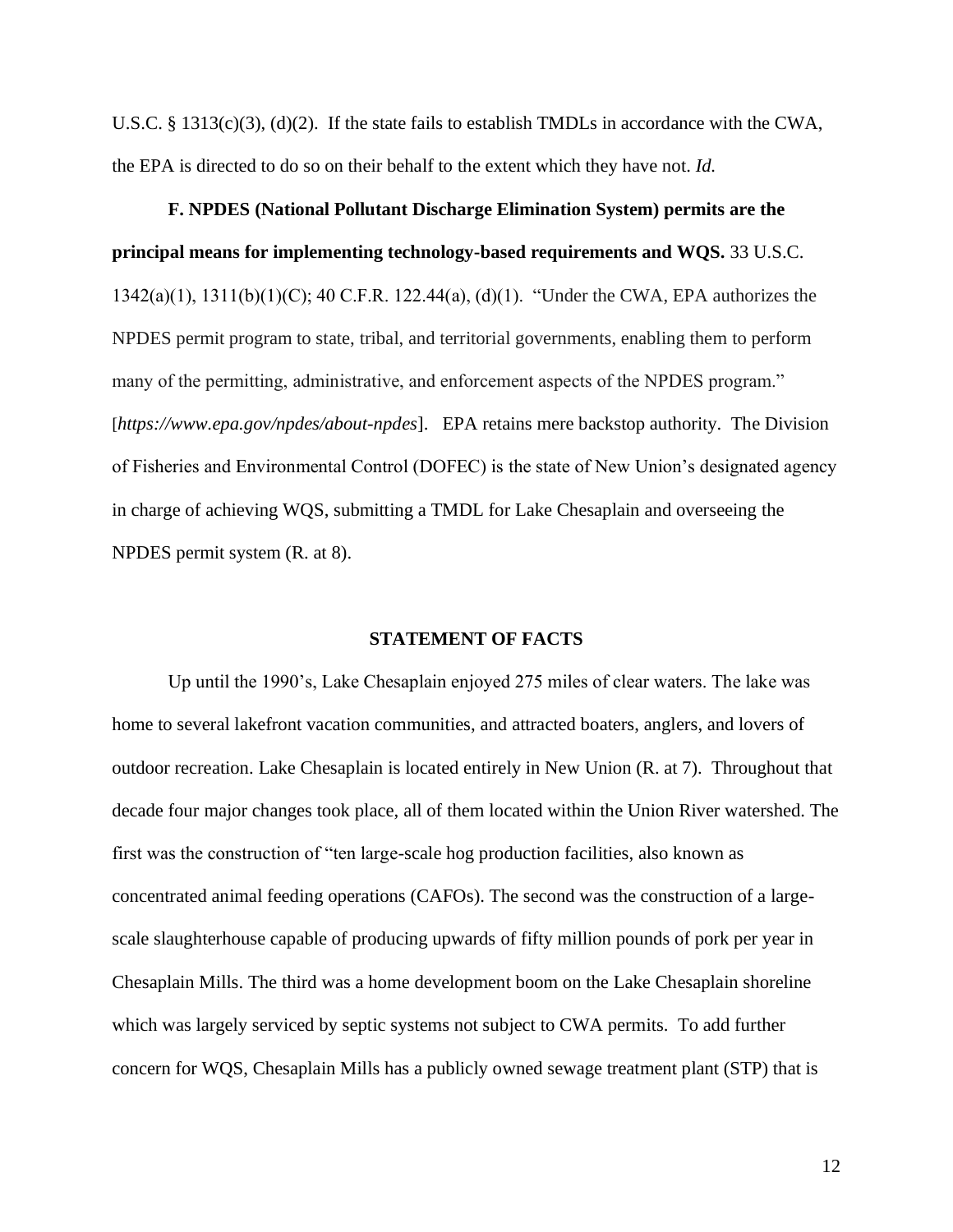allowed to discharge directly into Lake Chesaplain in accordance with its CWA point source permit (R. at 7). The CAFOs are not subject to the CWA permits because they are not deemed to be "non-discharging" point sources and are therefore exempt from permitting requirements under the EPA. *See* 40 C.F.R. § 122.23; *see generally Nat'l Pork Producers Council v. EPA,* 635 F.3d 738 (5<sup>th</sup> Cir. 2011). Instead, the CAFOs are regulated by NU through site specific nutrient management plans for application of manure waste to fields as fertilizer (R. at 7).

In 2008, NU created the Lake Chesaplain Study Commission (R. at 8). Four years later the Chesaplain Commission issued a report (the 2012 Report), which concluded that Lake Chesaplain was suffering from excessive algae growth known as eutrophication (R. at 8). The cause of the excess algae growth was high levels of phosphorous in the water body. The commission then determined that 0.014 milligrams per litre (mg/l) was the maximum level allowed throughout the lake in order for it to become healthy. At that time the levels ranged from 0.020 to 0.034 mg/l (R. at 8). In 2014, DOFEC adopted 0.014 mg/l as the official water quality criteria for Class AA waters such as Lake Chesaplain (R. at 8). DOFEC then compiled its § 303(d) Impaired Waters list to the EPA absent a TMDL for Lake Chesaplain (R. at 8). EPA accepted the submission, and in 2015 Chesaplain Lake Watch (CLW) served notice to NU and the EPA threatening legal action for the failure of either agency to establish a TMDL for Lake Chesaplain but agreed to not pursue the suit if NU conducted a TMDL rulemaking, which DOFEC then undertook (R. at 8). In 2016, the commission issued a report with the maximum phosphorous loadings, consistent with the 0.014 mg/l standard to be 120 metric tons (mt) per year, and that the current loadings based off of calculations from 2015 to be 180 mt.

Despite following the "state-mandated nutrient management plans and the CWA exemption for agricultural stormwater," the CAFOs were contributing substantial phosphorous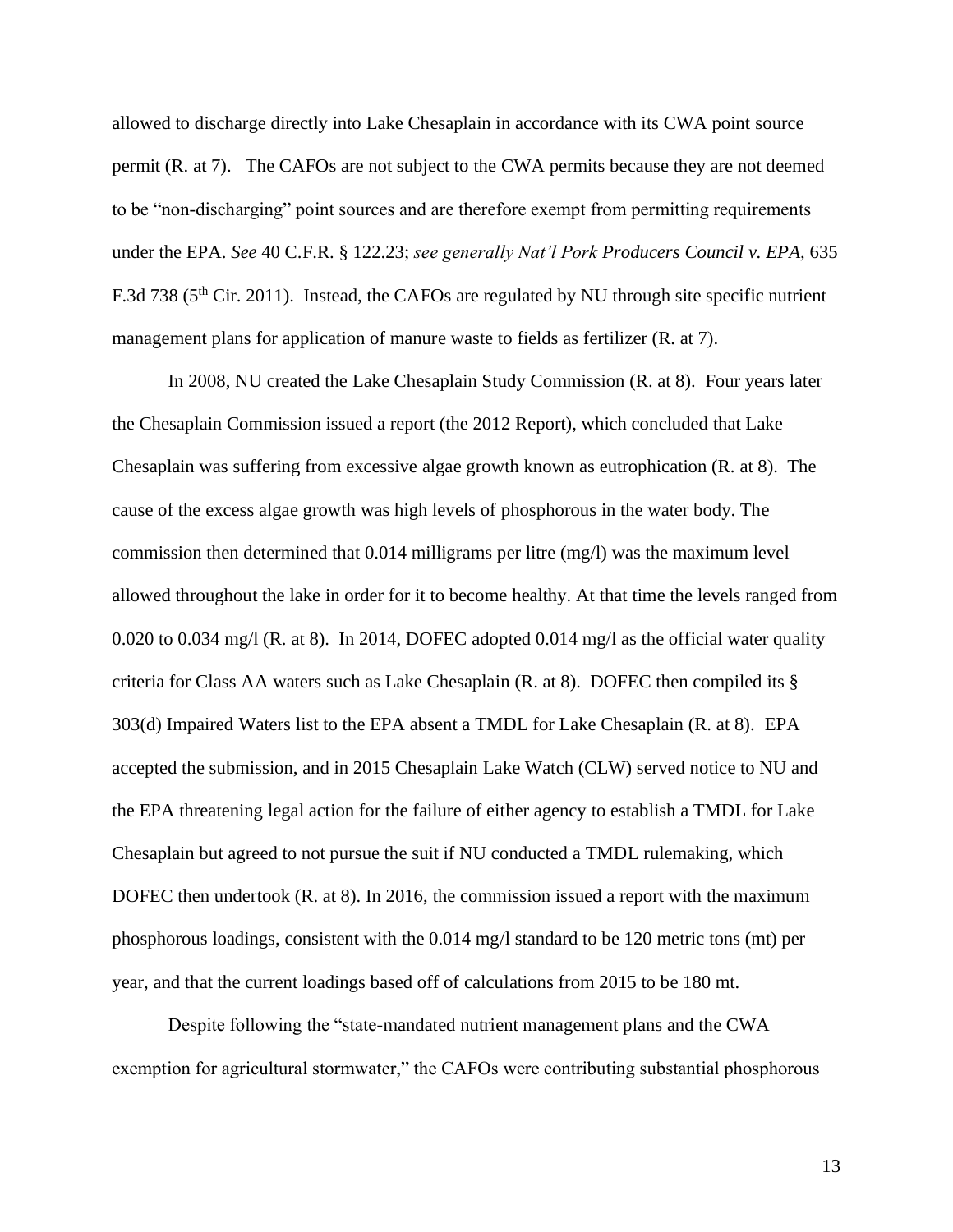loadings. R. at 9; 33 U.S.C. § 1362(14). The report also showed a significant level of phosphorous loadings coming from private septic systems that are also exempt from CWA permitting as discharges from groundwater rather than surface water. *See Septic Systems Overview, EPA,* https://www.epa.gov/septic/septic-systems-overview (last visited Aug. 10, 2021).

The DOFEC plan was presented to the public for comment in October of 2017 (R. at 9). The plan was designed to implement the TMDL through an "equal phased reduction" by point and nonpoint sources over a 5-year period, falling from 180 mt to the desired 120 mt. The point source reductions would be achieved by means of permit limits. Nonpoint source reductions would be reached by means of incentivized BMP programs; for agricultural sources, these would include modified feeds, manure treatment, and manure application restrictions, and for private septic systems the BMPs would consist of tank inspection and more frequent pumping schedules (R. at 9). While no objected to the science behind the report, everyone objected to its effects. Lakefront homeowners balked at the cost of septic maintenance and required pumping (R. at 9). The STP and the Slaughterhouse balked at the cost of the treatment system required by the DOFEC plan (R. at 9). Lastly, CLW objected to anyone receiving credit for phosphorous reductions in nonpoint sources because the proposed BMPs were insufficient and outside of NU's authority (R. at 9, 10). CLW then demanded that both the point sources be allowed zero phosphorous discharges, effectively making operation for the STP and Slaughterhouse so challenging and expensive to the point of closure or bankruptcy, in an effort to reach the sixtythree mt annual reduction goal (R. at 10). CLW also claims that a phased annual reduction plan is inconsistent with CWA requirements for TMDLs (R. at 10). This is incorrect. CWA § 303(d)(2).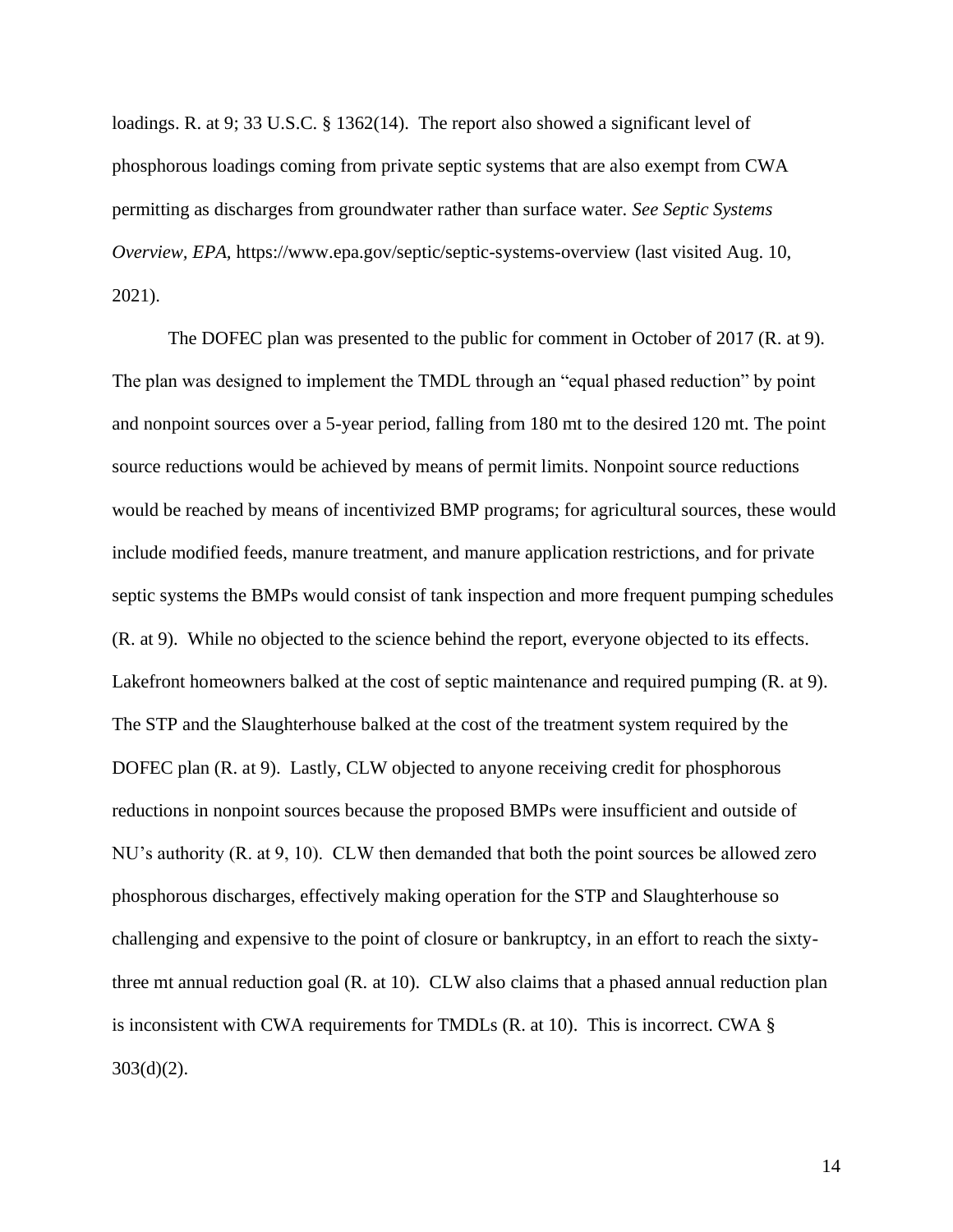The CAFOs then appealed to DOFEC, arguing the EPA has no authority to implement loading limits through BMPs or any other means against nonpoint sources (R. at 10). DOFEC agreed and in July of 2018, they adopted a TMDL with no wasteload (WL) or load allocations and a singular 120 mt annual maximum (R. at 10). EPA rejected the TMDL, pursuant to CWA § 303(d)(2), and adopted DOFEC's original phased reduction proposal in May of 2019 (R. at 10). The plan was named the Chesaplain Watershed Implementation Plan (CWIP) and did not venture into how exactly the proposed BMPs would be enforced (R. at 10).

In November of 2018, the Slaughterhouse's NPDES permit was expired and had not yet been reissued. Likewise, the STP's NPDES permit expired in February and was not reissued. Both plants continued to operate without valid permits under an administratively (NU) extended basis. (R. at 10); *See* 40 C.F.R. § 122.6. Consequently, neither is subject to phosphorous loading limits (R. at 10). DOFEC has stated that they plan to implement the phased reduction plan into the facilities' new permits (R. at 10). As a result of this proposal, the Slaughterhouse and the STP have sought "administrative hearings on this proposed requirement based on the cost of compliance." (R. at 10). NU has made no effort to implement BMPs for nonpoint sources, and the nutrient management permits for CAFOs have yet to be modified in the image of the CWIP provisions (R. at 10). Currently, Lake Chesaplain is in stark violation of set WQS (R. at 10).

**Procedural history.** "Both actions are brought pursuant to the judicial review provisions of the Administrative Procedures Act, APA § 702." (R. at 10). CLW members include individuals who reside near Lake Chesaplain and whose enjoyment of use has been impacted by the declining water quality, satisfying the standing requirement. *See Friends of the Earth, Inc. v. Laidlaw Env't Servs., Inc.,* 528 U.S. 1167 (2000). NU also has standing to challenge the EPA's rejection of its TMDL and adopt its own because this will require implementation by NU via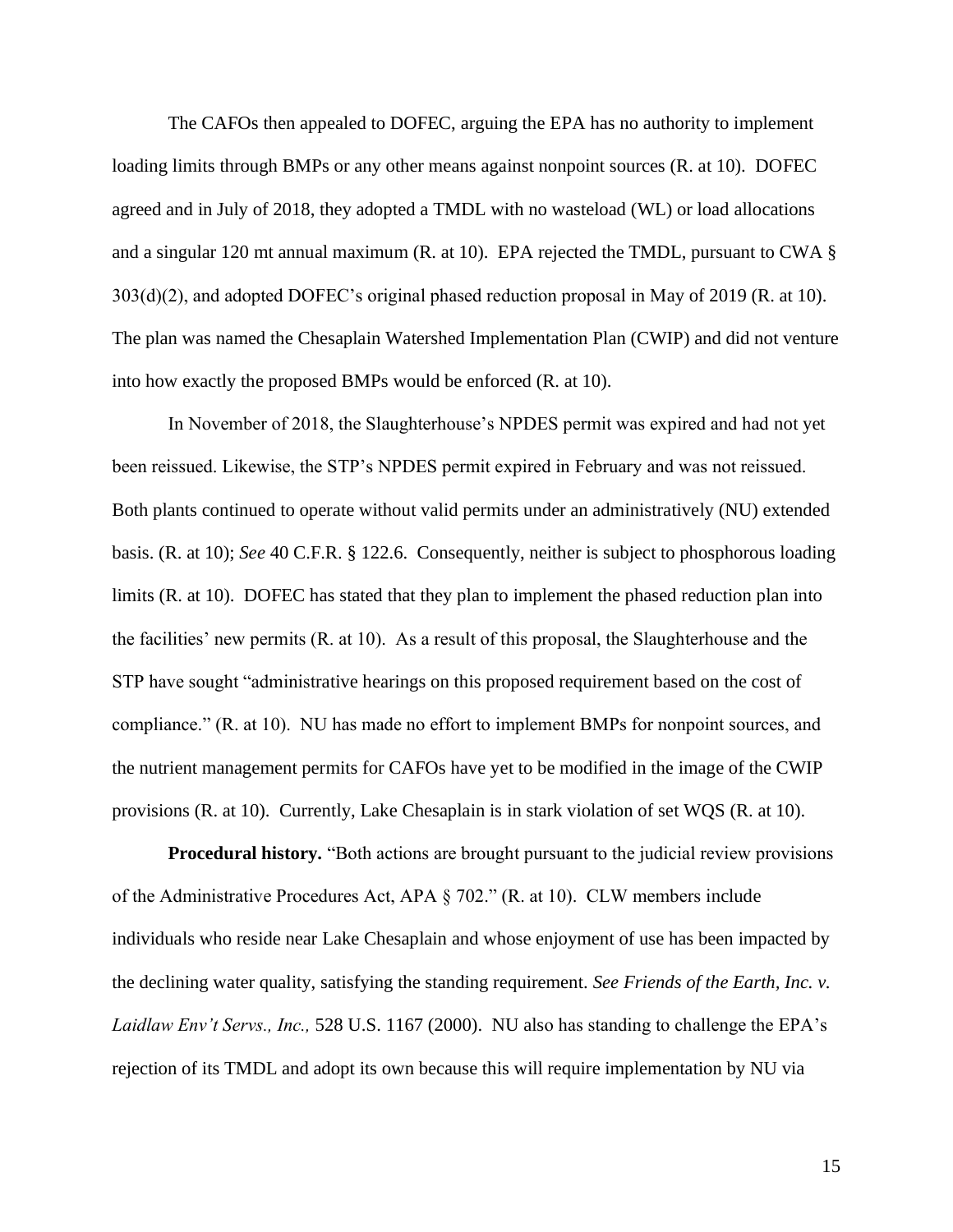NPDES permits. It will also affect NU's eligibility for federal water quality planning funds and maintain the NPDES permitting system. CWA § 303(e)(2), 33 U.S.C. § 1313(e)(2).

#### **SUMMARY OF THE ARGUMENTS**

First, the EPA's decision to adopt its own TMDL and implementation plan for the Lake Chesaplain Watershed is not ripe for judicial review. Ripeness is a doctrine that requires an administrative decision to be finalized and its effects implemented before a claim can be brought. *See Abbott Laboratories v. Gardner*, 387 U.S. 136, 148-149 (1967). The TMDL adopted by the EPA requires further implementation by the states affected. As such, this Court should find that the claim is not ripe for judicial review.

Second, the EPA's determination to reject the New Union Chesaplain Watershed phosphorus TMDL was valid on the grounds that the TMDL failed to include wasteload allocations (WLA) and load allocations (LA) and incorrectly interpreted "total maximum daily load" in CWA §303(d). The TMDL needs to include a WLA and LA for phosphorus as adopted in 1985. *See* Final Rule, Water Quality Planning and Management, 50 Fed. Reg. 1774 (Jan. 11, 1985). Additionally, the TMDL requires allocation of all proposed individual reductions needed to meet that total. *Id*. This court should reject the TMDL put forth by New Union.

Third, the EPA's adoption of a TMDL for the Lake Chesaplain Watershed containing an annual pollution loading reduction, phased in over 5 years, does not violate the CWA § 303(d) requirements for a valid TMDL. A daily load plan is too narrow and does not allow for a realistic approach to annual pollution reduction. Therefore, the meaning of the statute cannot be taken at face value and must be viewed from a subjective standpoint. This court should find that the EPA's TMDL is valid.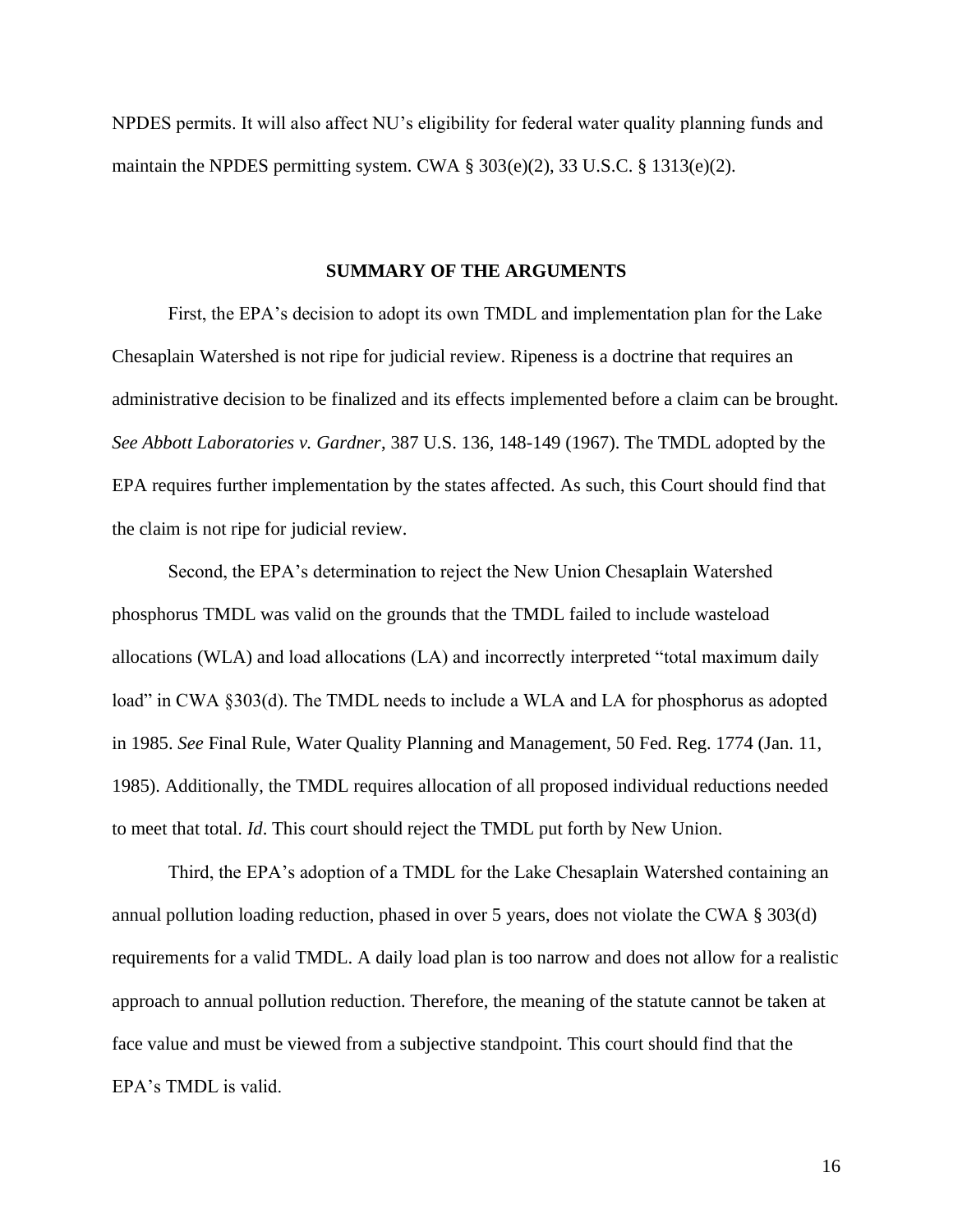Finally, the EPA's adoption of a credit for anticipated BMP pollution reductions to reduce the stringency of wasteload allocations for point sources for implementation of the Lake Chesaplian TMDL was not arbitrary and capricious or an abuse of discretion due to the lack of assurance of BMP implementation. The EPA had a reasonable basis for its decision, which validates the credit. This court should uphold the District Court's summary judgment.

#### **STANDARD OF REVIEW**

The district court's conclusions of law are to be reviewed *de novo*. *United States v. Suarez*, 263 F.3d 468 (6<sup>th</sup> Cir. 2001). The facts in this case, which the District Court relied upon, are not in question. Rather, the District Court misapplied the law when it misinterpreted the term "total maximum daily load" and found that phased portions of the TMDL violated CWA § 303(d). Therefore, this Court should review the District Court's decision *de novo.* 

#### **ARGUMENT**

## **I. The EPA's determination to reject the New Union Chesaplain Watershed phosphorus TMDL and adopt its own TMDL and implementation plan for the Lake Chesaplain Watershed is not ripe for judicial review.**

Both ripeness issues before the Court are petitions for judicial review under the

Administrative Procedure Act, APA § 702 Right of Review regarding judicial review of agency actions (R. at 10). The doctrine of finality states that before agency action can be fit for judicial review, the action at issue must be final. 5 U.S.C. §§ 702, 704. Under the APA, an agency action is final when 1) the action marks the consummation of the agency's decision-making process, and 2) is not merely tentative or interlocutory in nature and is one by which rights or obligations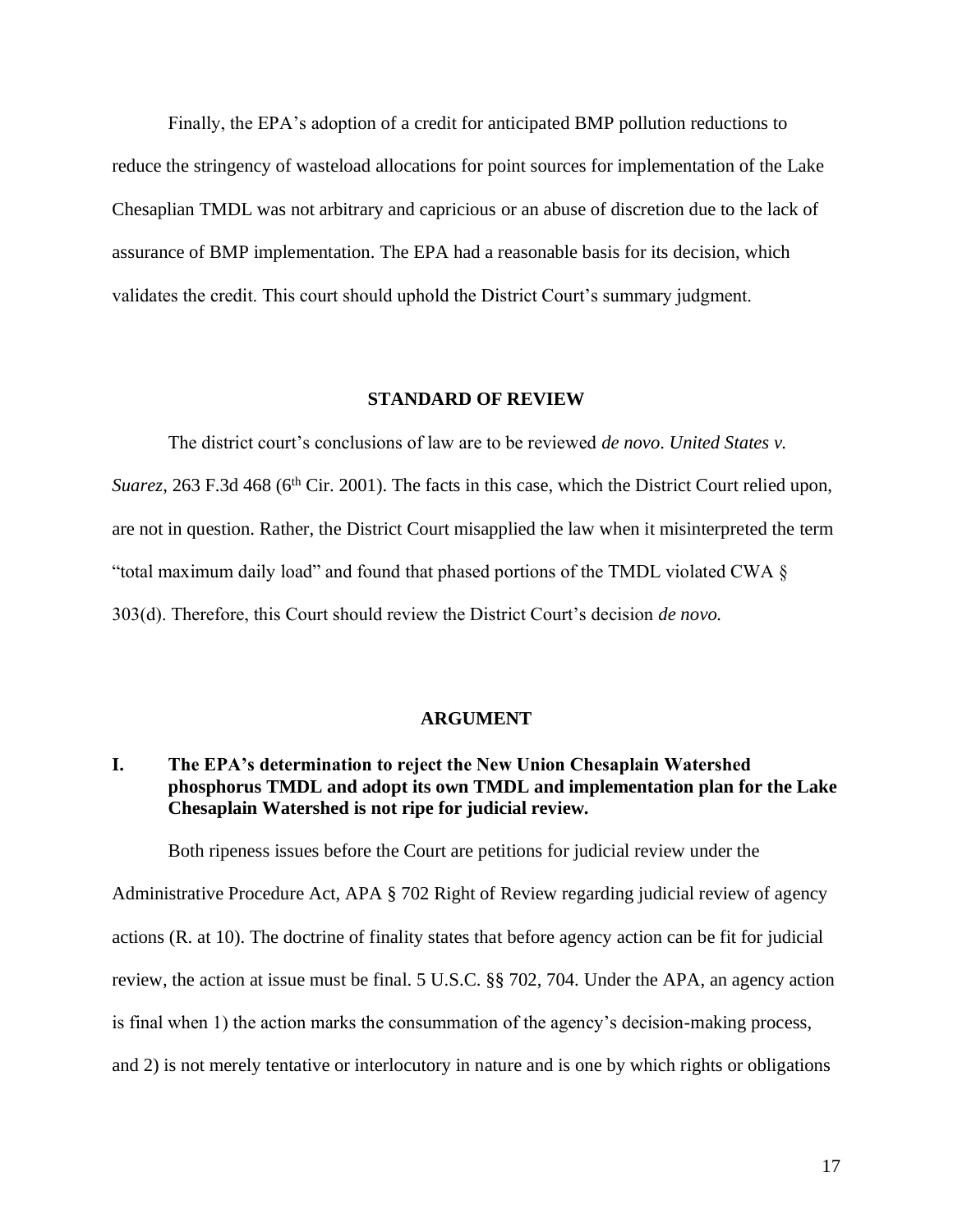have been determined, or from which legal consequences will flow. 5 U.S.C. §§ 702, 704; *Bennett v. Spear*, 520 U.S. 154, 178, 117 S.Ct. 1154, 137 L.Ed.2d 281 (1997).

There are two exceptions to the doctrine of finality. The first is futility: if the petitioner is able to prove that awaiting final agency action would be futile, she may be excused. *See Palazzolo v. Rhode Island,* 533 U.S. 606, 618-19, 626 (2001); *Abbott Labs. V Gardner,* 387 U.S. 136, 140 (1967). The second is the arbitrary and capricious standard. When determining the finality of an agency's action or decision, the court may set aside the ruling if it is "arbitrary and capricious, an abuse of discretion or otherwise not in accordance with the law." 5. U.S.C. § 706(2)(A); *Sun Towers, Inc. v. Schweiker,* 694 F.2d 1036, 1038 (5th Cir. 1983). This standard is deferential, existing with the purpose of ensuring the agency made no clear error of judgment that could qualify as arbitrary and capricious. *Id.* This standard requires a mere nexus between facts found and the agency's conclusions. *Id; Friends of the Santa Clara River v. U.S. Army Corps of Eng'rs,* 887 F.3d 906 (2017).

The doctrine of ripeness ensures all cases and controversies are fit for judicial review prior to being brought before the Court. The Court provides three factors to consider when determining ripeness: 1) whether there would be sufficient hardship to the plaintiff, if not reviewed; 2) whether the issue seeking review is purely legal (*i.e.,* would not benefit from additional factual development); and 3) whether judicial determination would sufficiently interfere with agency administrative decisions. *Ohio Forestry Ass'n v. Sierra Club.* [*Cite Sierra citing Abbot. Abbott Labs. V. Gardner*, 387 U.S. 136, 140 (1967)].

The final timing requirement for judicial review of agency action requires that a party exhaust all administrative remedies before going to court. 49 C.F.R § 1115.6.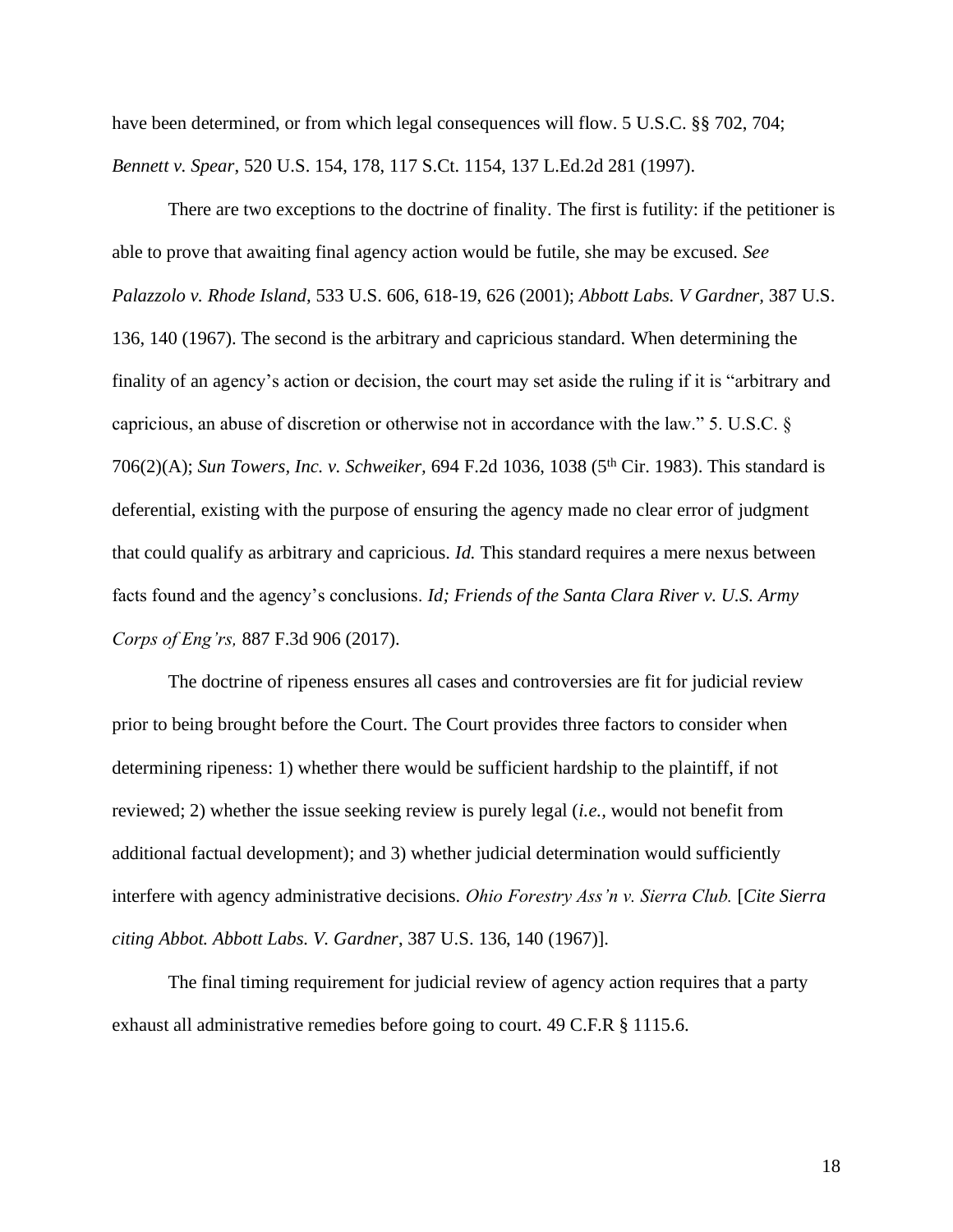### **A) The EPA's determination is not ripe for judicial review because there has been no "final agency action".**

The District Court incorrectly concluded that the issues before the Court are ripe. The EPA's decision to adopt its own TMDL and implementation plan for Lake Chesaplain is not ripe for judicial review because establishing the Chesaplain Watershed Implementation Plan (CWIP) does not meet the Court's definition of final agency action. *Bennett v. Spear,* 520 U.S. 154, 178, 117 S.Ct. 1154, 137 L.Ed.2d 281 (1997). CWIP does not mark the consummation of the EPA's decision-making process. *Bravos v. Green,* (2004). At this point in the process, CLW and the state could have appealed directly to DOFEC or the EPA. The action of establishing CWIP is also not one from which rights or obligations have been determined, or from which legal consequences will flow. *Id.* This is shown by the fact that despite not having a current NPDES permit, both the Sewage Treatment Plant (STP) and the Slaughterhouse are continuing to operate pursuant to State blessing under 40 C.F.R. §122.6. While the implementation plan does lay out the obligations of those affecting the water quality standards of Lake Chesaplain, those obligations are not enforceable by the EPA or their plan. (R. at 5). The TMDLs in CWIP can only be implemented by the state of New Union. *American Farm Bureau Federation v. U.S. E.P.A.,* 792 F3d. 281 (3d Cir. 2015). The TMDLs set by the EPA may never be used in their current form to modify the State's NPDES permits. Because of this possibility, the parties will also not suffer hardship should review be denied until the State has implemented the TMDLs in their final form.

### **B) The EPA's determination is not ripe for judicial review because CLW and New Union have not exhausted all administrative remedies prior to bringing suit.**

The doctrine of finality for determining ripeness also requires a party to exhaust all available administrative remedies before seeking federal judicial review. 49 C.F.R § 1115.6;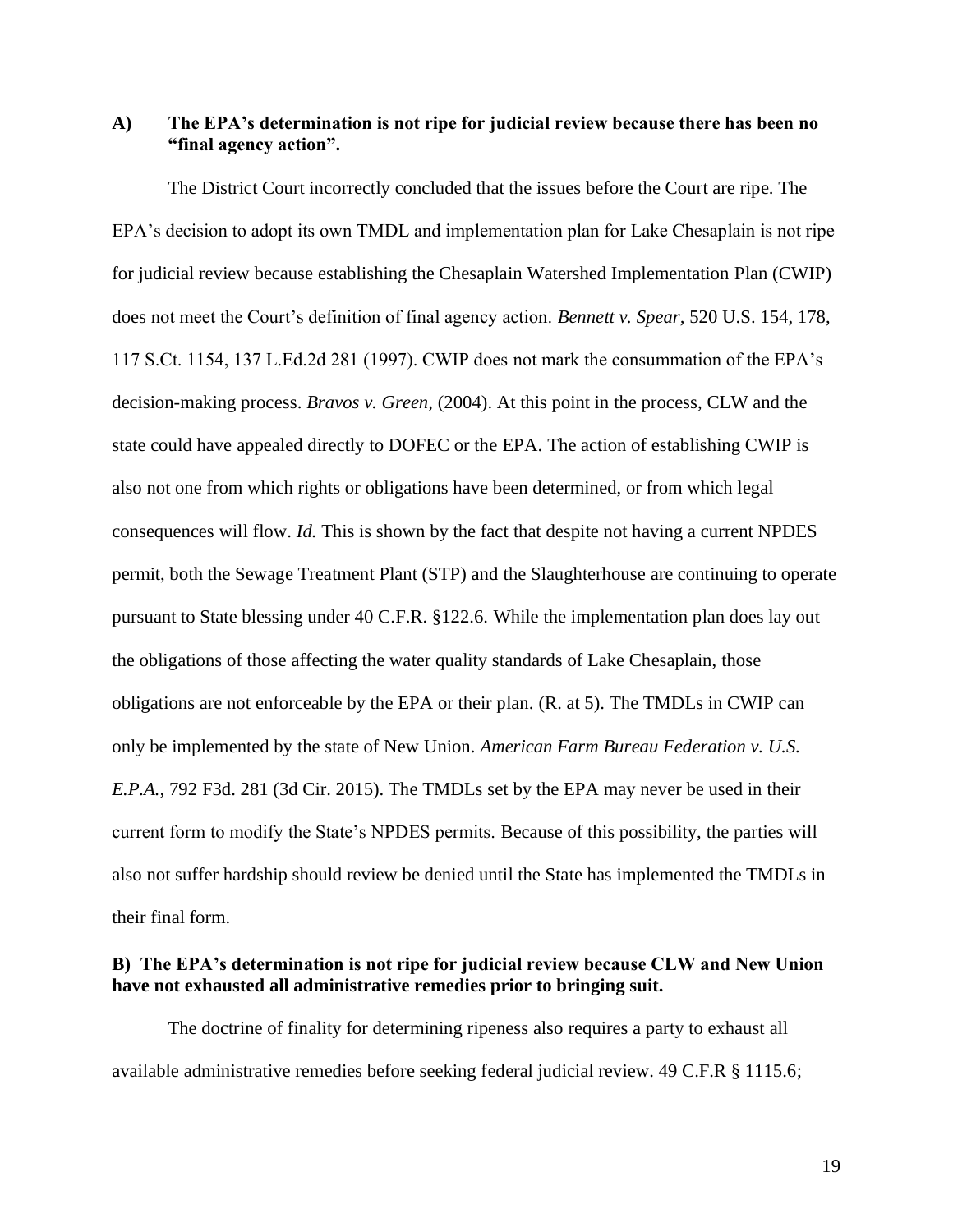*Yanez v. Holder,* 149 F.Supp.2d 485 (N.D. Ill. 2001). If a party fails to do so, the Court may dismiss the action for lack of subject matter jurisdiction. *Id.* In the case at bar, CLW and the State of New Union did not exhaust all administrative remedies before bringing the controversy before this Court. CLW and New Union should have first sought redress through an administrative hearing with DOFEC (the designated state agency in charge of Water Quality Standards, including implementation of TMDLs, BMPs, and the issuance of NPDES permits), just as the Slaughterhouse and STP did (R. at 10). CLW and New Union failed to pursue such remedies and accordingly their petition is not ripe.

## **II. The EPA's determination to reject the New Union Chesaplain Watershed phosphorus TMDL on the grounds that the TMDL failed to include wasteload allocations and load allocations is contrary to law, is an incorrect interpretation of the term "total maximum daily load" in CWA § 303(d).**

The EPA's rejection of the New Union Chesaplain Watershed's (NUCW) phosphorus TMDL was a legitimate use of their statutory power under the Clean Water Act (CWA) because the NUCW TMDL failed to include wasteload allocations and load allocations. Further, the EPA has the authority to replace an incomplete plan with a plan of their own.

## **A) The decision that EPA's mandate fails the first prong of the Chevron test is incorrect, defies precedent, and will strip the EPA of its ability to create a TMDL.**

In the instant case, the District Court held that the EPA's definition of the phrase TMDL

to require WLAs and LAs contradicts the plain meaning of the plain meaning and intention of Congress in enacting section 303(d), and that the regulation 40 C.F.R. § 130(i) is contrary to law under the first step of the *Chevron* test. (R. at 13). For "Step One" of the *Chevron* test, courts inquire "whether Congress has directly spoken to the precise question at issue. If the intent of Congress is clear, that is the end of the matter; for the court, as well as the agency must give effect to the *unambiguously expressed intent* of Congress." *Chevron v. NRDC*, 467 U.S. 837,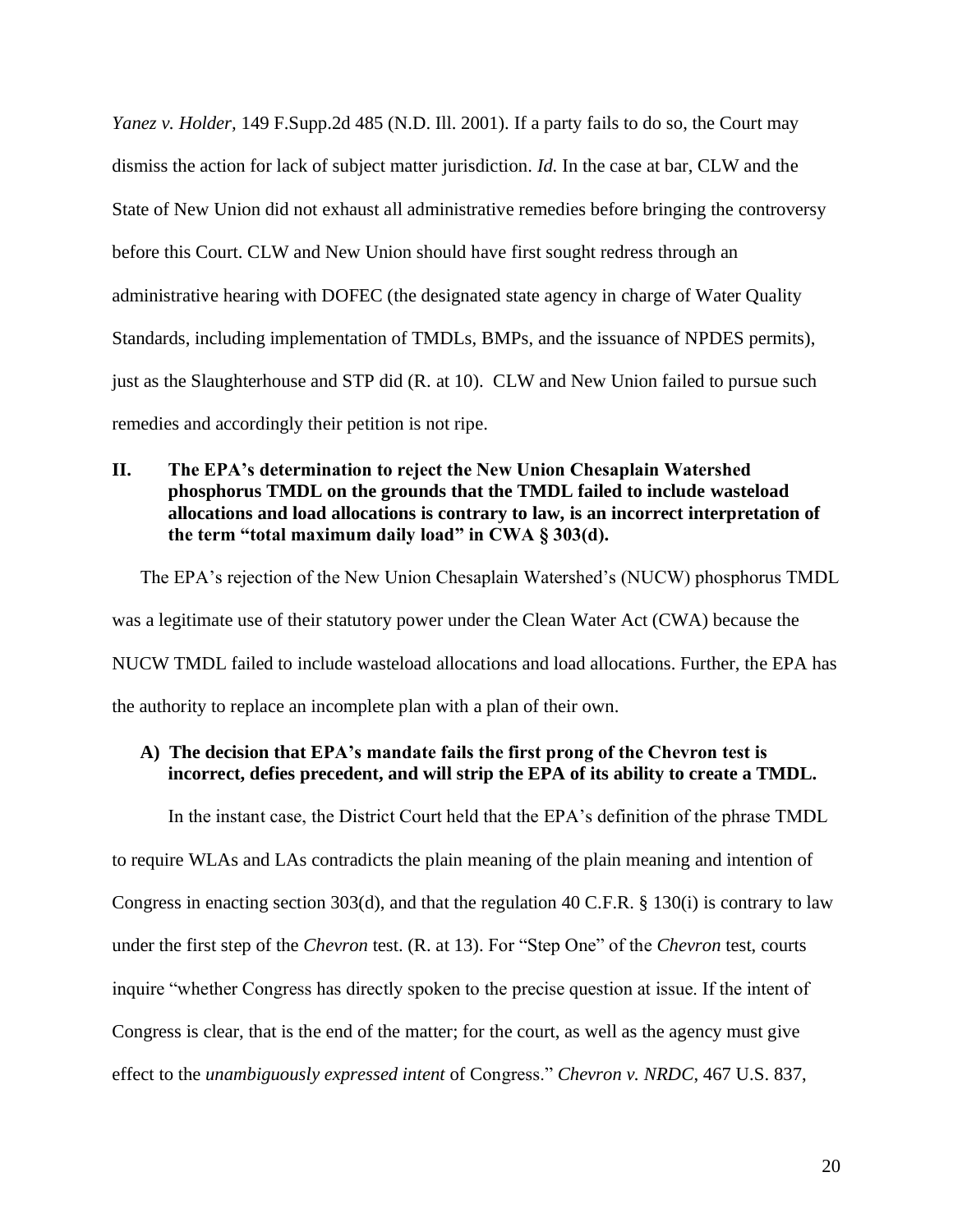842-43 (emphasis added). Congress did not provide a definition of "total maximum daily load" in CWA section 303(d). CWA § 303(d); 33 U.S.C. § 1313(d). The District Court holds that Congress's omission of a definition is indicative of unambiguous intent to leave implementation of a TMDL to the states, and only allow the EPA to insert single number indicating the TMDL, without any input as to the methods of reaching the total. (R. at 13). The District Court's interpretation runs contrary to the intent of Congress and most prior case law on the subject. Further, the District Court's interpretation will nullify the EPA's ability to create a TMDL.

As the District Court stated, their interpretation of CWA § 303(d) will nullify the EPA's prior definition of TMDL. *Id.* The EPA defines a TMDL as "the sum of the individual WLAs for point sources and the LAs for nonpoint sources and natural background." 40 C.F.R. § 130.2(i) (2021). As a result of this decision, the EPA has no ability to govern TMDLs under CWA § 303(d). The court is effectively stripping them of their ability to govern TMDLs because of an *omission* of express language from Congress within a statue that grants the EPA the power to regulate the quality of water within the United States. CWA §§ 101-527; 33 U.S.C. §§ 1251- 1387. The general rule for interpreting an agency action when the statute is silent is "whether the agency's action is based on a permissible construction of a statute." *Chevron*, 467 U.S. at 843. The court takes the drastic step of saying that the EPA was acting outside of its authority in creating a definition for an undefined term in the statute. (R. at 13). This interpretation runs contrary to Congress's broad intent of creating a statutory scheme that improves and maintains water quality. *See* 33 U.S.C. § 1251(a). Further, the District Court holds that Congress's omission of express delegation of authority to the EPA within CWA § 303(d) is an indication of intent to grant power to the states to implement the TMDL program. (R. at 13). However, Congress granted express power to the states to implement the construction grant program (33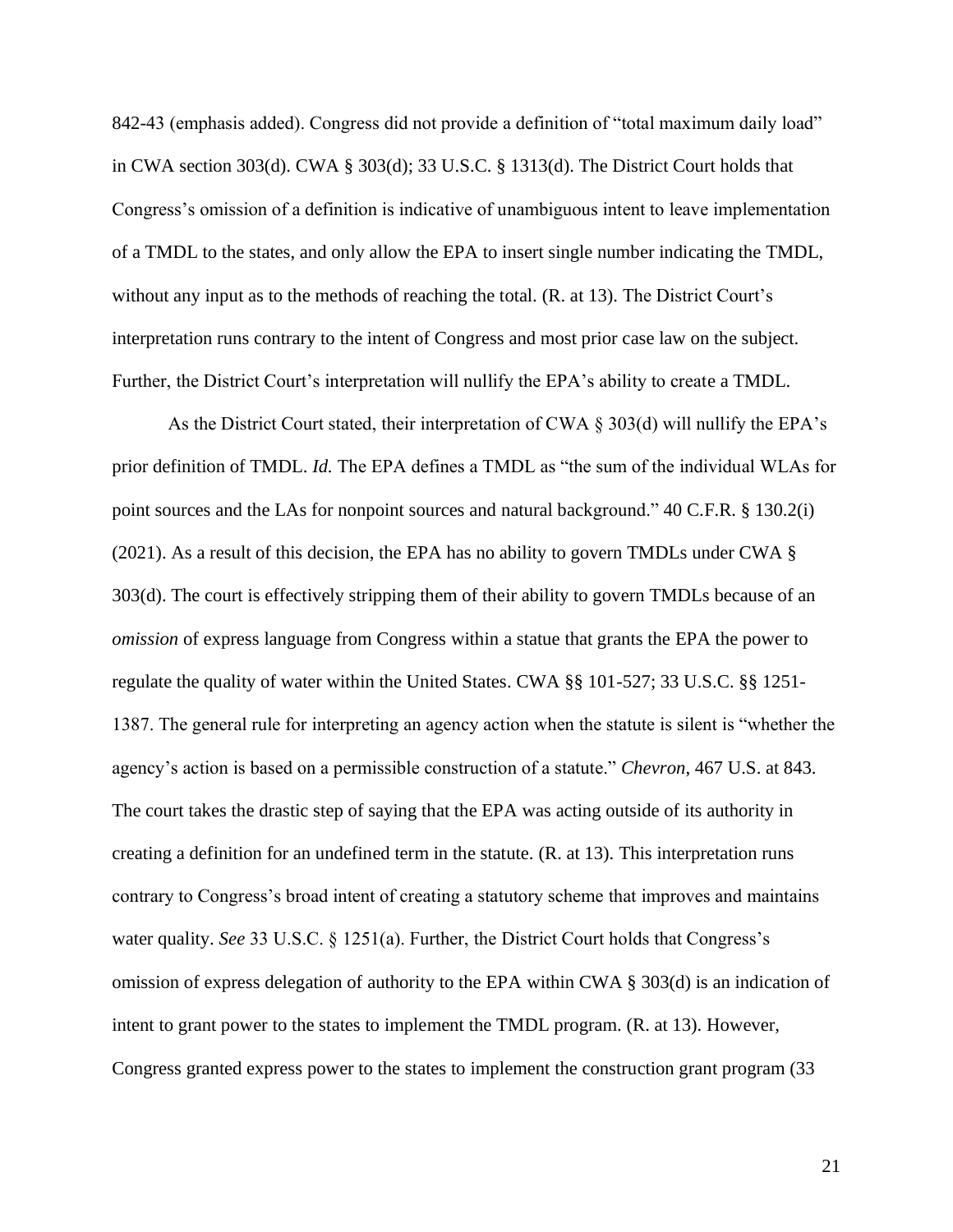U.S.C §§ 1251 et. seq.) and the permit programs under CWA §§ 402 and 404. CWA § 101(b); 33 U.S.C. § 1251(b). All authority not delegated to the states is given to the Administrator of the EPA to administer the act. CWA 101§(b); 33 U.S.C. 1251(d). The District Court strips the EPA of its ability to carry out its statutorily defined duty to perform obligations prescribed to it by the CWA.

The Supreme Court has held that *Chevron* deference is appropriate when an agency is charged with administering a complex statutory scheme requiring technical or scientific sophistication. *Nat'l Cable & Telecomms. Ass'n v. Brand X Internet Servs.*, 545 U.S. 967, 1002- 03. The Clean Water Act represents this sort of legislation, requiring broad technical expertise and scientific sophistication. The objective of the act is to restore and maintain the chemical, physical and biological integrity of the waters of the United States. CWA §101(a), 33 U.S.C. § 1251(a). Congress granted explicit authority to the EPA Administrator to administer the Clean Water Act. CWA §101(d), 33 U.S.C. 1251(d). Considering the complex task that Congress explicitly granted the EPA Administrator with carrying out, courts should be cautious in holding that the EPA Administrator does not have the ability to define undefined terms within the statute.

Several courts have recognized the EPA's authority to define and regulate TMDLs. *Am. Farm Bureau Fed'n v. United States EPA*, 792 F.3d 281 (3d Cir. 2015); *Upper Blackstone Water Pollution Abatement Dist. v. EPA*, 690 F.3d. 9, 14 n.8 (1st Cir. 2012); *Thomas v. Jackson*, 581 F.3d 658, 662 (8th Cir. 2009). If New Union and the New Union District Court were correct that the statute is unambiguous in its grant of authority to the states, it is departing from the opinions of several other courts on the same topic.

Instead, the District Court relies exclusively on their interpretation of a Supreme Court case in which *Chevron* deference is overruled to grant summary judgement for New Union and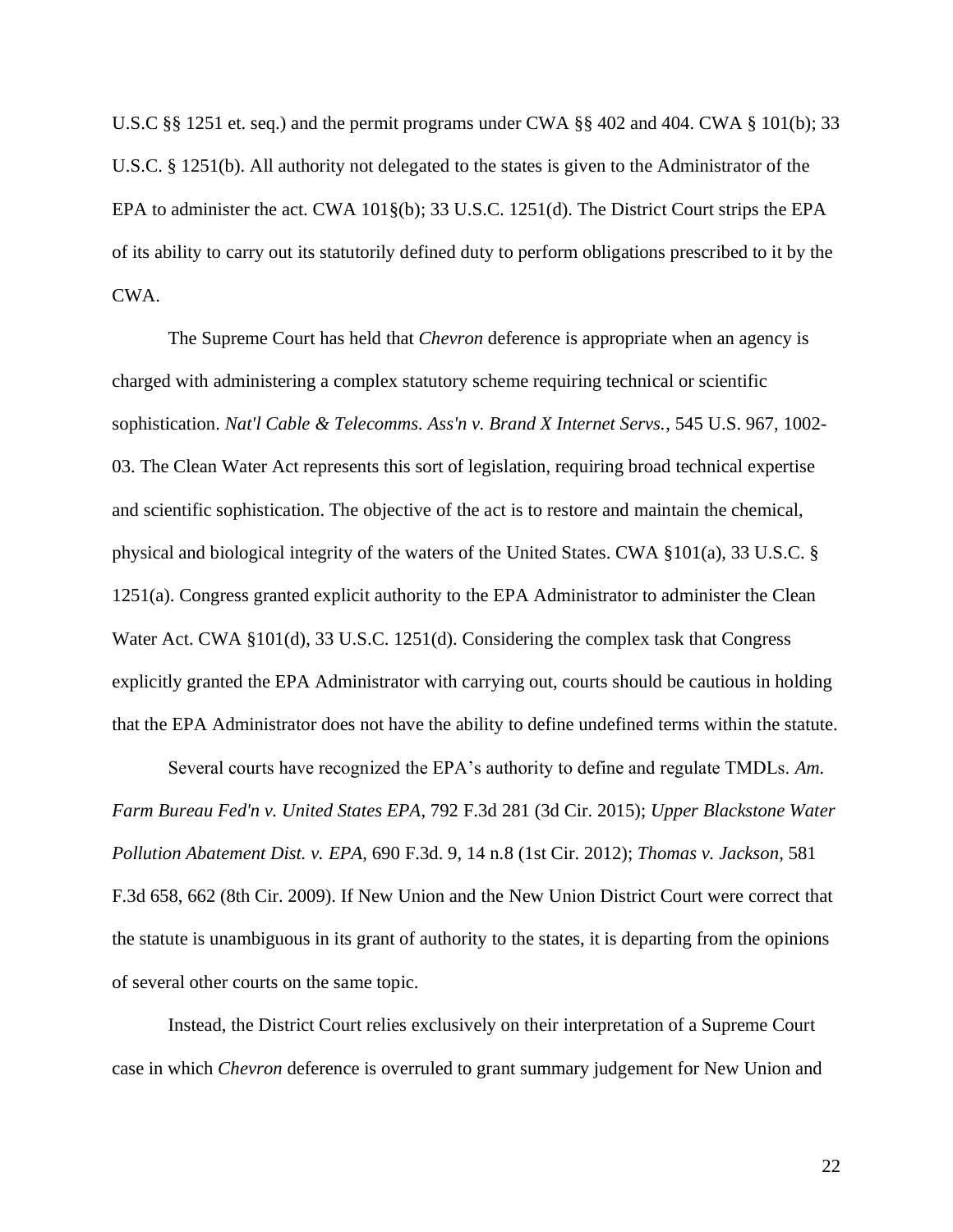reject EPA's TMDL, while also vacating the EPA's regulatory definition of TMDL. (R. at 14). The District Court misapplies the holding of *Utility Air Regulatory Group v. EPA*, 573 U.S. 302 (2014) when it applies it to the facts of the present case. In *Utility Air Regulatory Group*, the EPA was attempting to regulate greenhouse gases under the Clean Air Act (CAA). *Id*. The CAA specifically contains a regulatory program that requires facilities to get a permit if they emit more than 250 tons of a certain pollutant annually (or 100 tons for certain types of sources). 42 U.S.C. §7479(1). The EPA inserted a new threshold of 100,000 tons in order to regulate the largest sources of greenhouse gases without imposing new restrictions that would impact every sector of the economy. *Utility Air Regulatory Group*, at 311. The Clean Air Act contained precise numerical thresholds that it granted EPA the power to regulate. 42 U.S.C § 7479(1). The EPA replaced those numbers *specified in statute* with their own numbers in order to satisfy the policy goals of the executive branch. *Utility Air Regulatory Group* at 326. For that reason, the EPA did more than exercising discretion in light of statutory silence, they clearly went beyond their statutory authority. *Id*.

The situation in the present case is distinct from the case in *Utility Air Regulatory Group*. In the present case, the EPA was compelled to enforce the TMDL program because of citizen suits and court orders. *The Clean Water Act Handbook* (Mark Ryan ed., American Bar Association  $4<sup>th</sup>$  ed. 2018). In response, the EPA evaluated the TMDL program and issued regulations in response to the growing emphasis on TMDLs. *Id*. at 252. The EPA only acted on the TMDL program when it was compelled to, and then used its expertise and discretion to define statutory terms and issue regulations. This is an entirely different proposition than the EPA's attempt to supplement a statutory provision like in *Utility Air Regulatory Group*. EPA's issuance of regulations to define TMDL and issue regulations are in accordance with the intent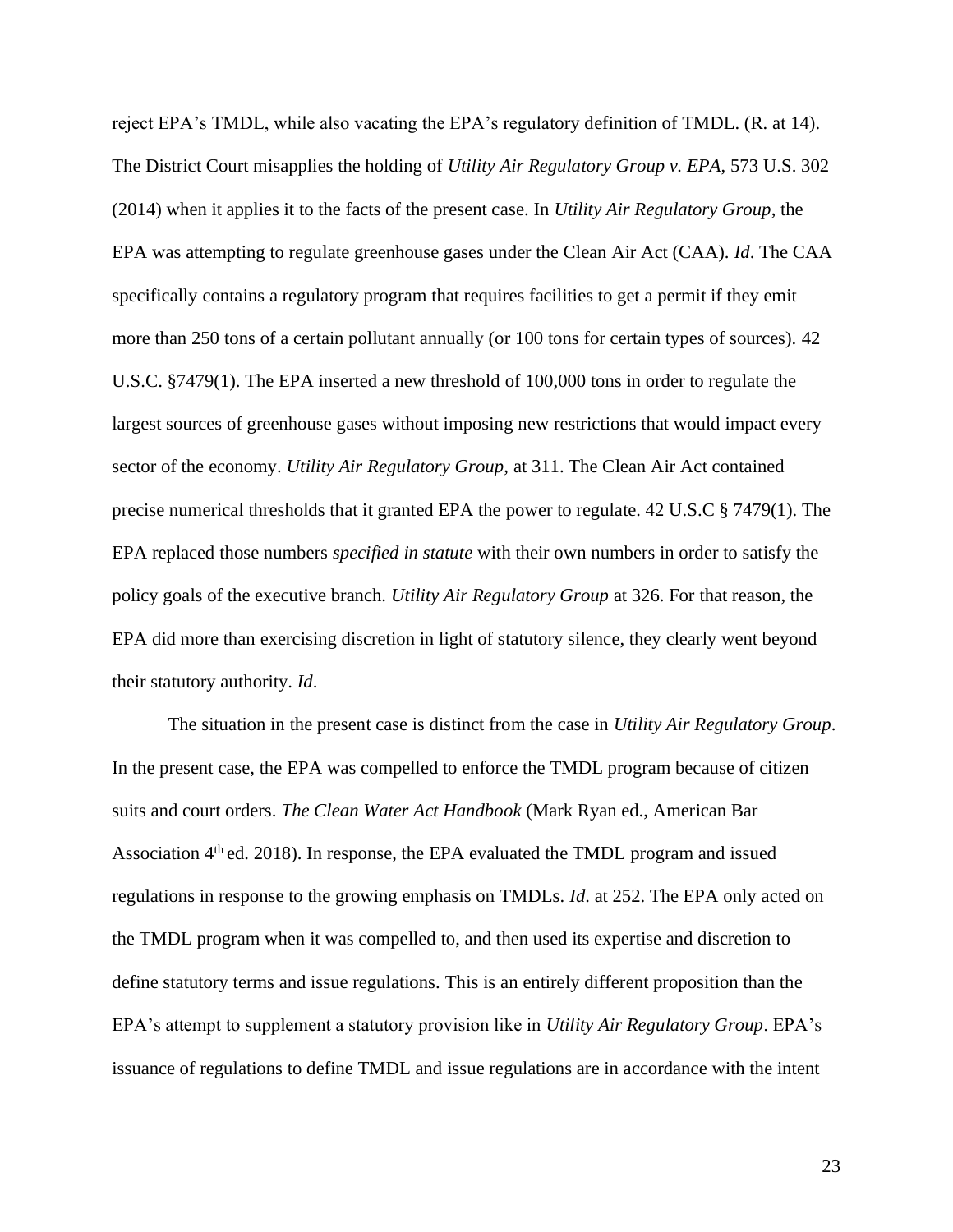of the Clean Water Act, which gives express authority to the Administrator to carry out the provisions of the CWA. CWA § 101(d), 33 U.S.C. § 1251(d). If the District Court's decision is upheld, the EPA will be unable to carry out the tasks that Congress delegated directly to it when it passed the Clean Water Act.

### **B) The statutory text of the Clean Water Act supports including levels of pollutant load within the total maximum daily load.**

Under New Union and the District Court's reading, "total load" is the only number that should be included, much like the "total" at the bottom of a restaurant receipt. *Am. Farm Bureau Fed'n* at 297. However, this reading makes the word "total" redundant. "Maximum daily load" would enact the exact same meaning that the District Court intends to enact by vacating EPA's prior ruling on the subject. (R. at 13). Applying the canon against surplusage to this part of the statute, it is plausible to understand that within "total," it is reasonable to express the constituent parts of the load. *Am. Farm Bureau Fed'n* at 297.

Congress, in enacting CWA § 303(d), explicitly tells the EPA to establish "total maximum daily loads" at a level necessary to implement the applicable water quality standards, but in no place does it define how EPA is to establish those standards. CWA § 303(d), 33 U.S.C. § 1313(d). By issuing regulations pursuant to CWA § 303(d), the EPA chose to lay out in detail 1) how it arrived at the TMDL it chose; 2) how it thinks it and affected jurisdictions will be able to achieve that number; 3) why that number will reach the allow the body of water to reach the water quality standard; 4) when it expects the TMDL to achieve the applicable water quality standard; and 5) what it will do if the water quality standard is not met. 40 C.F.R. §130.7; *Am. Farm Bureau Fed'n* at 298. The District Court's ruling strips the EPA's ability to perform its duty and, if upheld, will force the EPA to promulgate new regulations that strip the CWA of its enforcement provisions.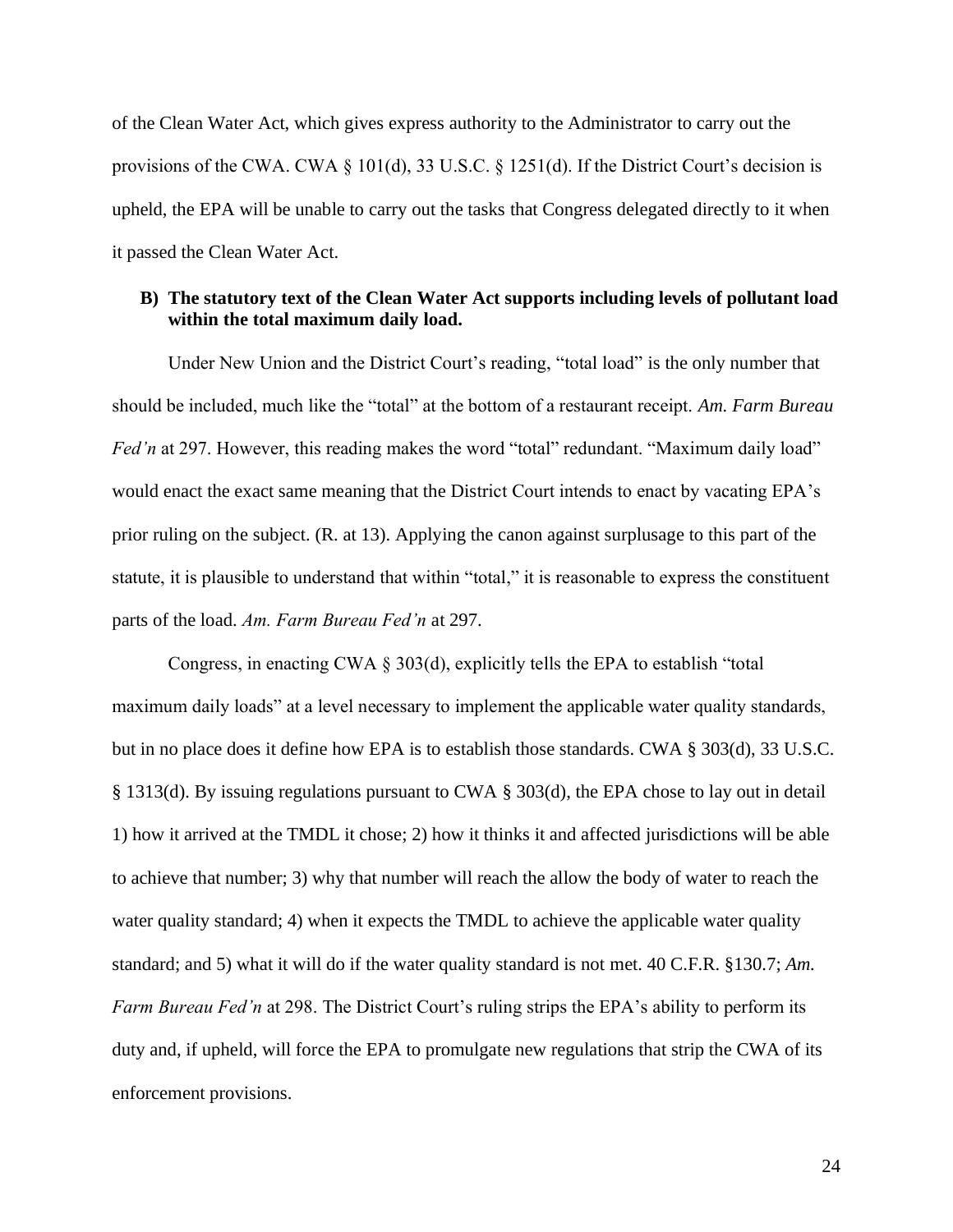**III. The EPA's adoption of a TMDL for the Lake Chesaplain Watershed consisting of an annual pollution loading reduction to be phased in over five years does not violate the CWA §303(d) requirements for a valid TMDL.**

The District Court held that a TMDL can only be expressed in daily terms, and that by adopted a phased TMDL, the EPA is not adopting a TMDL at the level necessary to assure that water quality standards will be achieved. The court's decision leaves the EPA with an unrealistic and unworkable standard to meet water quality standards. Exclusively allowing TMDLs to be expressed as a daily value is an overly narrow interpretation of the CWA and would prevent the EPA from carrying out its statutory duty.

CWA section 303(d) refers to a "daily" load. CWA § 303(d), 33 U.S.C. §1313(d). EPA's implementing regulations for TMDLs state that TMDLs may be expressed "in terms of either mass per time, toxicity, or other appropriate measure." 40 C.F.R. § 130.2(i). The Second Circuit agreed with the EPA, holding that a TMDL "may be expressed by another measure of mass per time, where such an alternative measure best serves the purpose of effective regulation of pollutant levels in water bodies." *Natural Resources Defense Council v. Muszynski*, 268 F.3d 91, 99 (2nd Cir. 2001). The D.C. Circuit Court, however, disagreed in holding that TMDLs could not be expressed in any other language than "daily" because of the unambiguous language within the CWA. *Friends of the Earth v. EPA*, 446 F.3d 140, 146 (D.C. Cir., 2006). In response to the *Friends of the Earth* ruling, the EPA issued guidance affirming its position that "daily" is not always the best expression of a TMDL, but "recommends that all future TMDLs and associated load allocations and wasteload allocations be expressed in terms of daily time increments." Memorandum from Benjamin H. Grumbles, assistant administrator, EPA, to region directors, *Establishing TMDL "Daily" Loads in Light of the Decision by the U.S. Court of Appeals for the D.C. Circuit* following the decision of *Friends of the Earth, Inc. v. EPA, et. al.*, No. 05-5015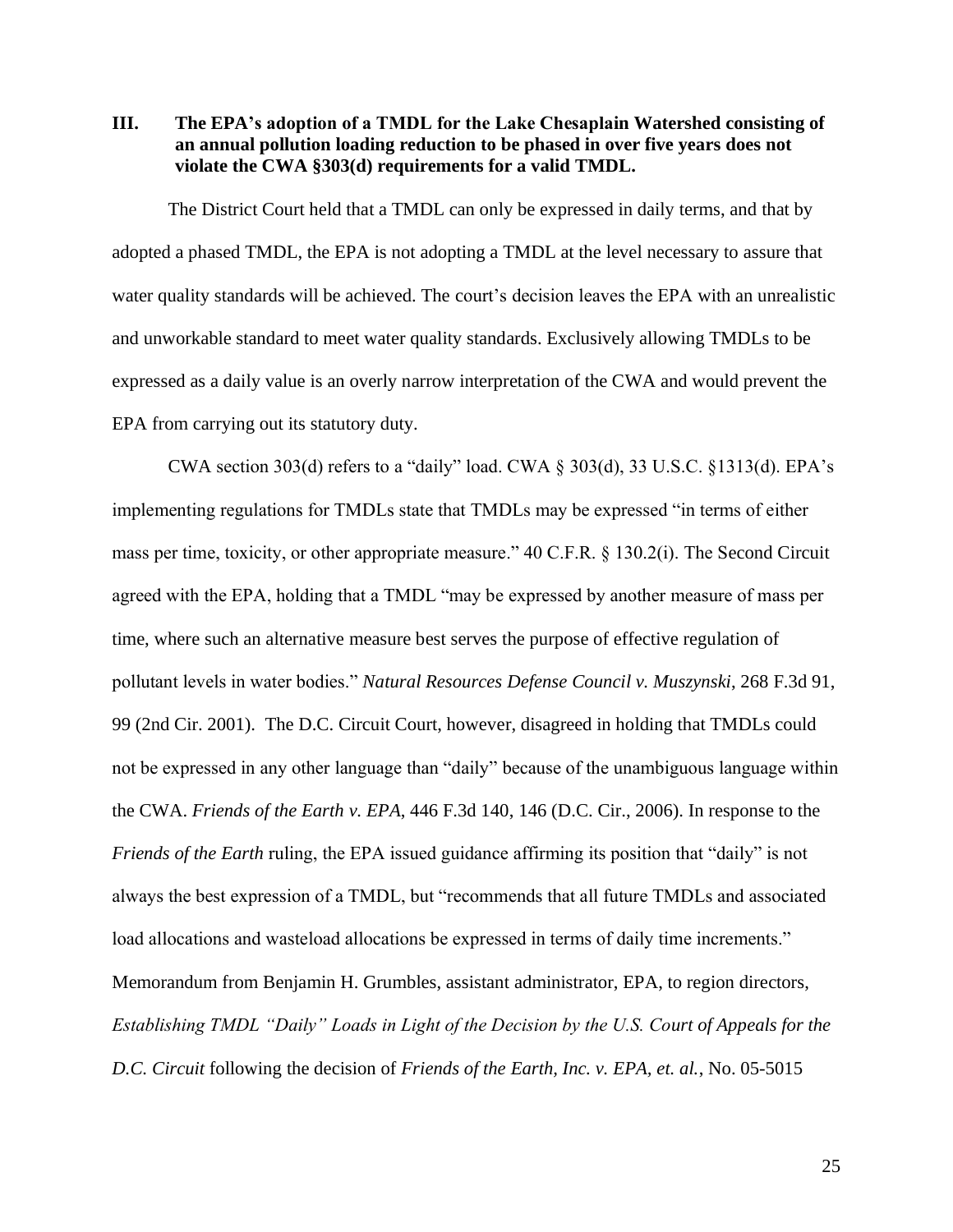(Apr. 25, 2006) and Implications for NPDES Permits (Nov. 15, 2006). The differing opinions left EPA with significant uncertainty as to the TMDL program. The District Court's decision will make it far more difficult for the EPA to carry out their TMDL program.

In *Friends of the Earth*, the D.C. Circuit Court of Appeals held that TMDLs may only be expressed as a daily number due to Congress's express wording. However, the D.C. Circuit Court has an "exceptionally high burden" to demonstrate absurdity, which is how it distinguishes its ruling from the ruling in *Muszynski*. *Friends of the Earth* at 146.

Instead of adopting an overly formalistic approach to the TMDL program, this court should examine the approach used by the Second Circuit in *Muszynski*. The court looked at the overall structure of the CWA and held that the EPA should be allowed to express pollutant levels by another measure of mass per time, and that restricting EPA to exclusively daily levels would be "absurd." *Muszynski* at 98-99. In the present case, the EPA adopted the most moderate of three proposals, one that would allow the identified polluters time to decrease their phosphorous output without requiring unrealistic and immediate reductions to zero waste. (R. at 9). The rule gives the five identified polluters time to implement new Best Management Practices (BMPs) for the nonpoint sources and stricter permit limits for the point sources. (R. at 9). Plaintiff CLW proposes a plan that sets unrealistic goals and would force one of Chesaplain Mills' largest businesses and the sewage treatment plant to immediately undergo expensive mitigation costs. *Id.* at 10. DOFEC's proposal contains no methods through which annual loading will reach 120 mt. *Id*. at 10. The EPA's plan proposes a reasonable alternative to both plaintiff's plans, one that is consistent with the CWA. *Id.* at 11. To hold that the plan should be rejected simply because it expresses a mass per time that is different than what the plaintiff prefers is an absurd result which should not be entertained by this court. *See Muszynski* at 98-99.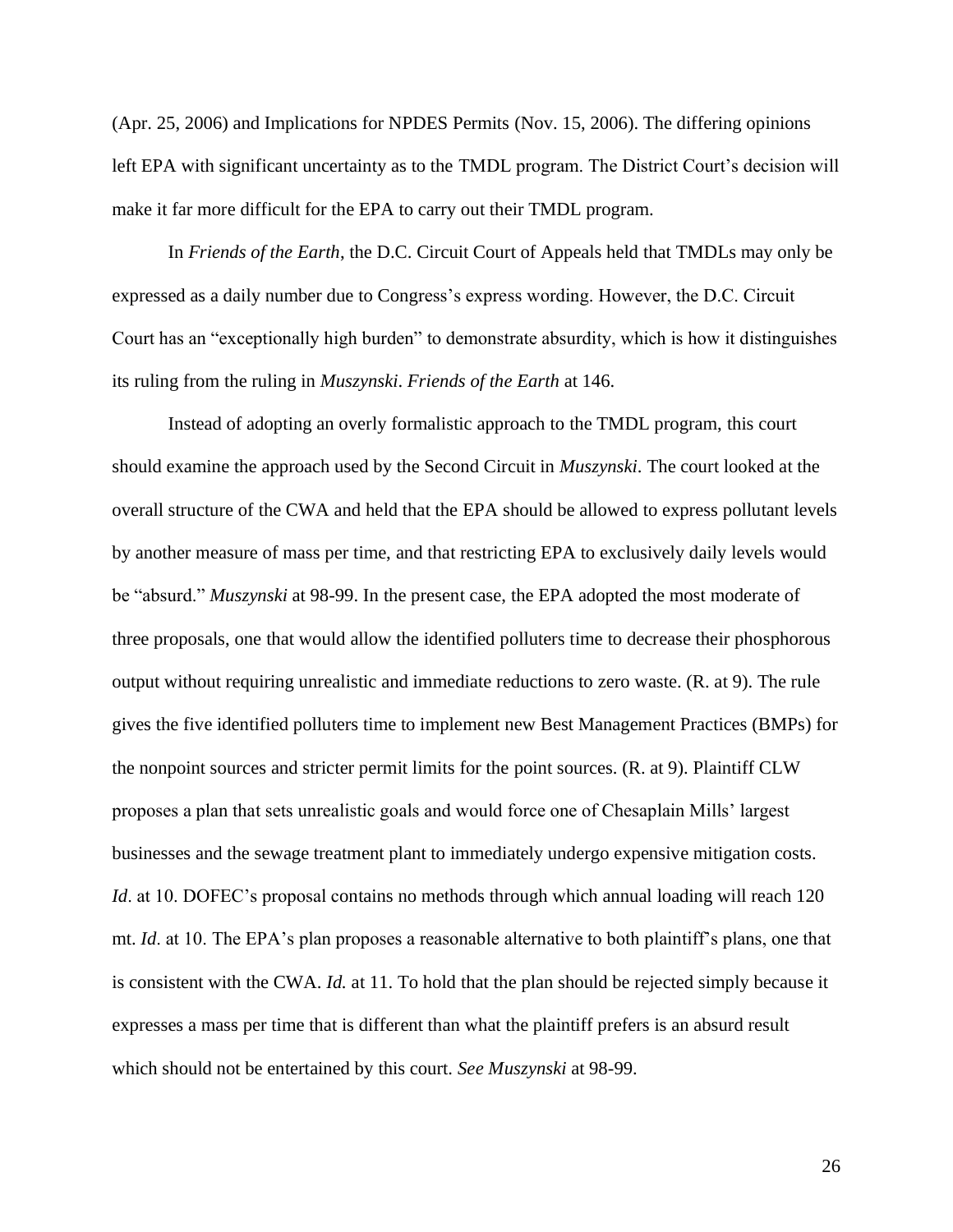The District Court also determined that the EPA's construction of the phrase "total maximum daily load" is incorrect because the phased reduction in pollutants will not achieve the decline in pollutants required to meet the water quality standards as soon as the plan is implemented. (R. at 15). The District Court claims that their deadline is supported by the deadline of July 1, 1977, that is included in the CWA statute. *Id*. The District Court cites *Bethlehem Steel Corp v. Train,* 544 F.2d 657 (3d Circ. 1976), which upheld the strict deadline in the statute, to support its decision. However, *Bethlehem* refers to an entirely different section in the CWA, the point source pollution sections under CWA §§ 301, 302, and 304, rather than CWA § 303. *Bethlehem* at 661. Further, the timeline that the court states would be necessary for full compliance is July 1, 1977, *two full decades* before the decline in water quality was noticed in Lake Chesaplain. (R. at 7). The water quality standard in Lake Chesaplain *was met* in 1977, it merely declined in the decades after the initial deadline. Strict compliance with this deadline would be impossible since the date is 45 years before the present day. Any plan put forth by the EPA, regardless of the deadline for phosphorus reduction, would be in violation of the deadline. Further, adhering to this policy would negate any reason for the states to monitor and improve the waters of their states, if any plan put forward would immediately be in violation of the date the District Court put forward. *See* 40 C.F.R. § 130.7(d). Following the District Court's holding would put any TMDL plan in instant violation of the CWA. *See* R. at 15. Such an interpretation of the statute will lead to chaos in CWA implementation and absurd results.

## **IV. The EPA's adoption of a credit for anticipated BMP pollution reductions to reduce the stringency of wasteload allocations for point sources for implementation of the Lake Chesaplain TMDL was not arbitrary and capricious or an abuse of discretion due to the lack of assurance of BMP implementation.**

The standard of review for the EPA applying its regulatory standards to the record before the agency is "arbitrary and capricious" and the court cannot substitute its judgment for the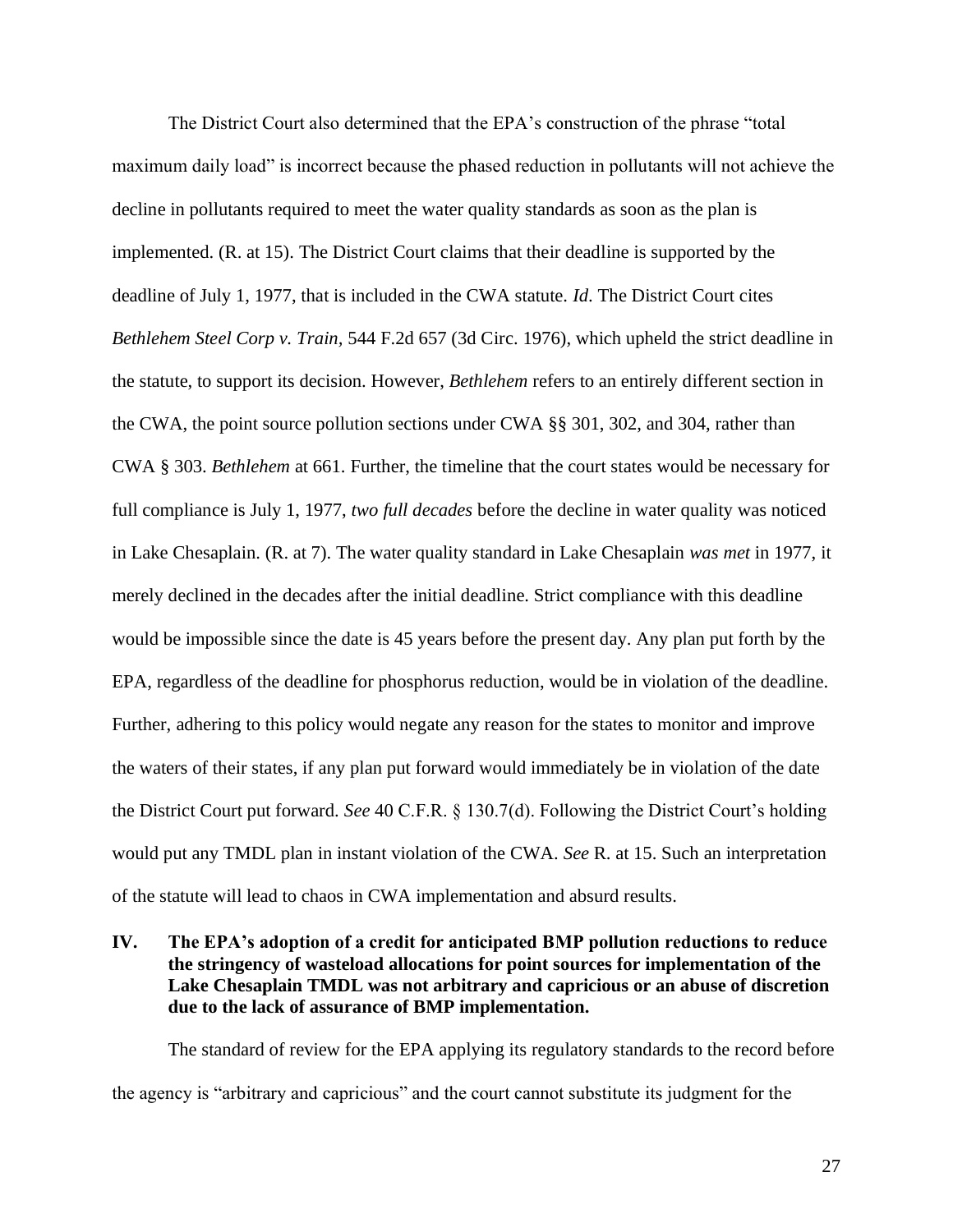agency. "A decision is arbitrary and capricious if the decision was without reason, unsupported by substantial evidence or erroneous as a matter of law." *Kirk v. Readers Digest Ass'n,* 57 F. App'x 20 (2d Cir. 2003). Agency action has to be set aside if the action was capricious or arbitrary. *See Citizens to Preserve Overton Park, Inc. v. Volpe,* 401 U.S. 402, 416 (1971). The EPA considered the relevant factors of implementing the 35% reduction in nonpoint phosphorus inputs and the positive effect it will have on the lake (R. at 9). The EPA therefore has a reasonable basis for its decision.

The EPA regulation governing wasteload allocations specifically allows for a credit against the TMDL for loading reductions completed through BMP's. "If Best Management Practices (BMPs) or other nonpoint source pollution controls make more stringent load allocations practicable, then wasteload allocations can be made less stringent. Thus, the TMDL process provides for nonpoint source control tradeoffs." 40 C.F.R. § 130.2(i). The CLW refused to take credit for the nonpoint source phosphorus reductions, by arguing that the BMPs were not sufficient to reach the required 35% reduction in nonpoint phosphorus inputs (R. at 16). However, EPA regulations for nonpoint sources are "best estimates of the loading which may range from reasonably accurate estimates to gross allotments." EPA, Guidance for Water Quality Based Decisions: The TMDL Process (1991)(15).

The CLW claims that there is nothing in the record where the State of New Union intended to require implementation of the BMPs in the CWIP. However, New Union actually abandoned its own BMP plan to establish a plan that simply dealt with total loading and did not include BMP's. The CLW argues that there must be a "reasonable assurance" that reductions will occur, but that is not the standard (R. at 16). The "reasonable assurance" standard has never been adopted by the EPA through the notice-and-comment rulemaking, and therefore has no